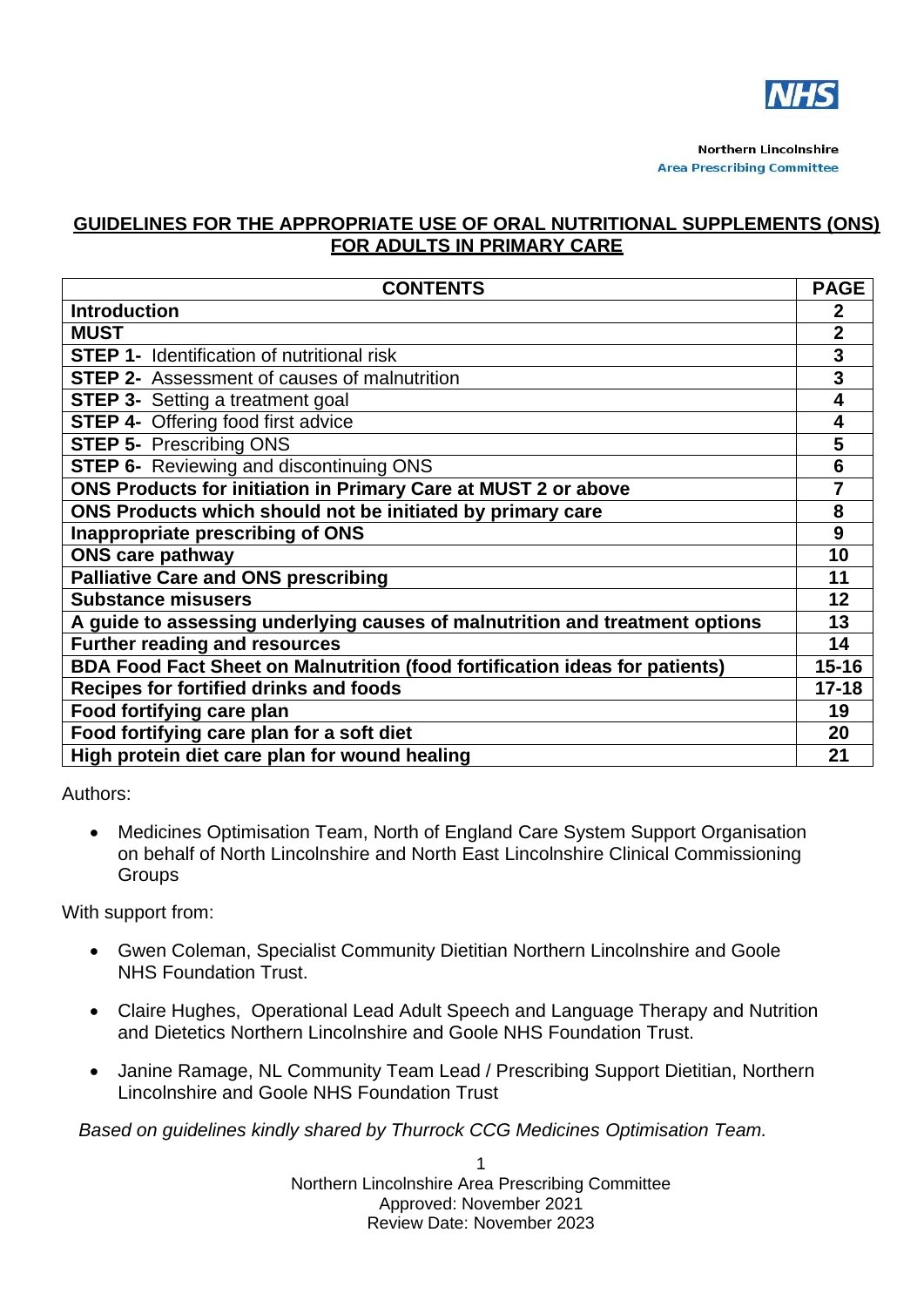### **INTRODUCTION**

These guidelines advise on the appropriate prescribing of oral nutritional supplements (ONS) for weight loss in adults in primary care, and supports national guidance from NICE and other health professional organisations. The guideline does not cover ONS use in those with an eating disorder, such as anorexia nervosa.

#### **PURPOSE OF THE GUIDELINES**

The guideline aims to assist GPs and other community prescribers on the use of ONS. Other members of the primary care team including community nurses and matrons, community geriatricians, Macmillan nurses and other specialist nurses, should also refer to this information in making recommendations or choices about which patients should be prescribed ONS and which ONS to prescribe.

The guidelines advise on:

- who is at risk of malnutrition (step 1)
- assessing underlying causes of malnutrition (step 2)
- setting a treatment goal (step 3)
- food first advice and over the counter products or homemade fortified drinks (step 4)
- initiating prescribing of ONS (step 5) ensuring patients meet ACBS criteria, which products to prescribe, how much to prescribe
- reviewing and discontinuing prescriptions (step 6)

Advice is also offered on when prescribing is inappropriate, prescribing for palliative care, prescribing in those with substance misuse and when it is appropriate to refer to community dietetic services.

Prices stated in the guideline were correct at the time of writing but may have since changed. Updated prices may change prescribing decisions and clinicians may need to clarify the correct prices.

### **MUST – MALNUTRITION UNIVERSAL SCREENING TOOL**

MUST is a validated screening tool for malnutrition and is used throughout the NHS in primary and secondary care. It was developed by a multi-disciplinary group of healthcare professionals. It includes appropriate care plans and so can influence clinical outcomes.

The SystmOne template includes a link to the MUST calculator online. Alternatively it can be accessed at [www.bapen.org.uk/screening-for-malnutrition/must-calculator.](http://www.bapen.org.uk/screening-for-malnutrition/must-calculator)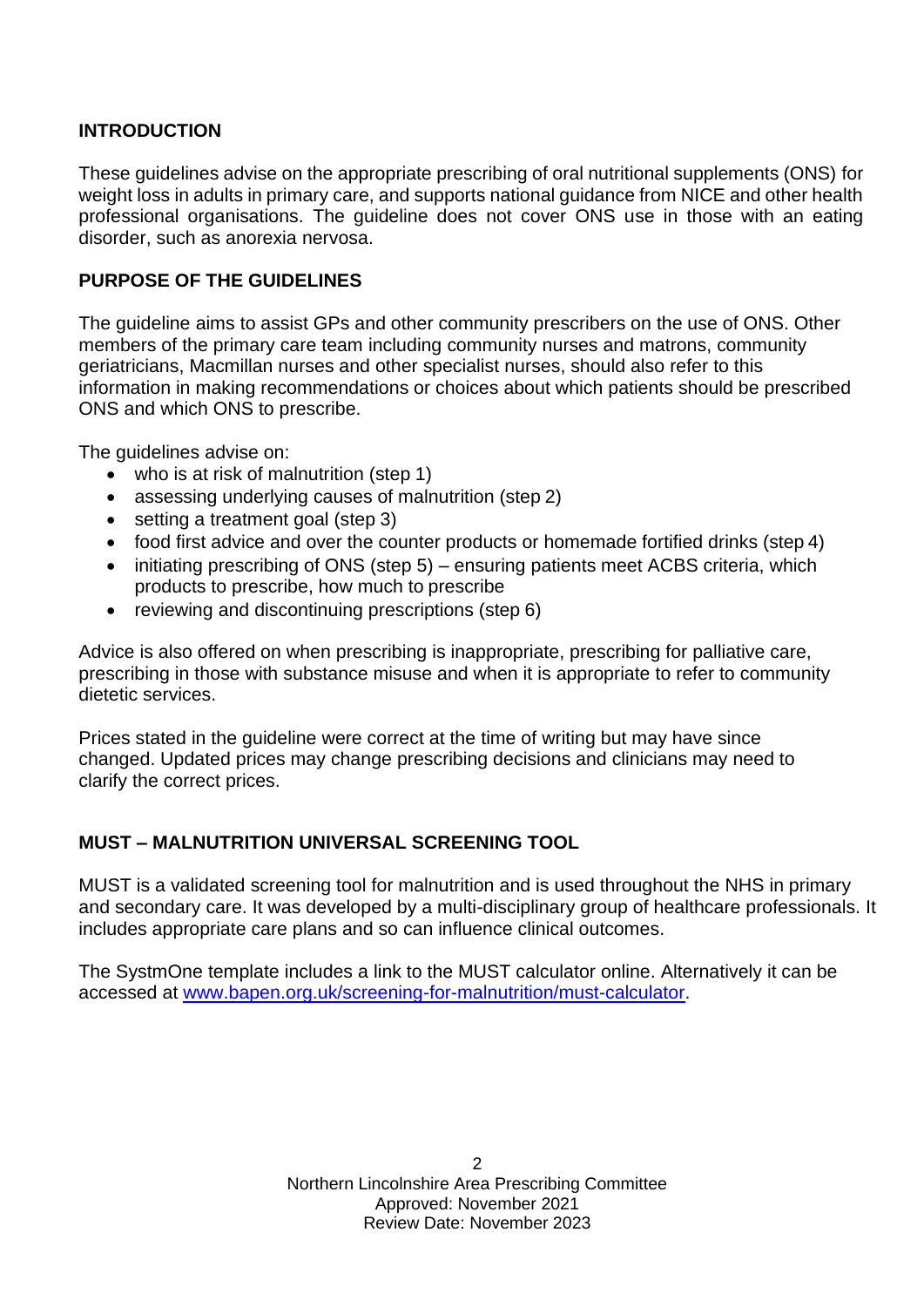# **STEP 1 - IDENTIFICATION OF NUTRITIONAL RISK**

NICE Clinical Guideline 32, Nutritional Support in Adults, suggests the following criteria are used to identify those who are malnourished or at nutritional risk:

- MUST score of 2 or more indicated by the following criteria;
- Body mass index (BMI) less than  $18.5$ kg/m<sup>2</sup>
- Unintentional weight loss more than 10% in the past 3-6 months
- BMI less than  $20\text{kg/m}^2$  and an unintentional weight loss more than 5% in the past 3-6 months

# **Referral to the dietetic service**

**The following patients are at risk of developing re-feeding problems and should be referred to the dietetic service without delay:**

- Patients with a body mass index (BMI) of 16kg/m<sup>2</sup> or less
- OR have had little or no nutritional intake for the last 10 days
- OR have lost more than 15% body weight within the last 3-6 months, except patients at the end of their lives (see Inappropriate Prescribing of ONS and Palliative Care and ONS Prescribing)

**Patients for whom supplements are a sole source of nutrition should also be referred to dietetic services without delay.**

Those with MUST score of 2 or more and BMI of less than  $18.5\text{kg/m}^2$  should be referred to the dietetic service, but can be offered food first advice as outlined in Step 4.

# **STEP 2 - ASSESSMENT OF CAUSES OF MALNUTRITION**

Once nutritional risk has been established, the underlying cause and treatment options should be assessed and appropriate action taken. Consider:

- Ability to chew and swallowing issues
- Impact of medication
- Physical symptoms e.g. pain, vomiting, constipation, diarrhoea
- Medical prognosis
- Environmental and social issues
- Psychological issues
- Substance or alcohol misuse

Review the treatment plan in respect of these issues and if needed make appropriate referrals. See page 18, A Guide to Assessing Underlying Causes of Malnutrition and Treatment Options.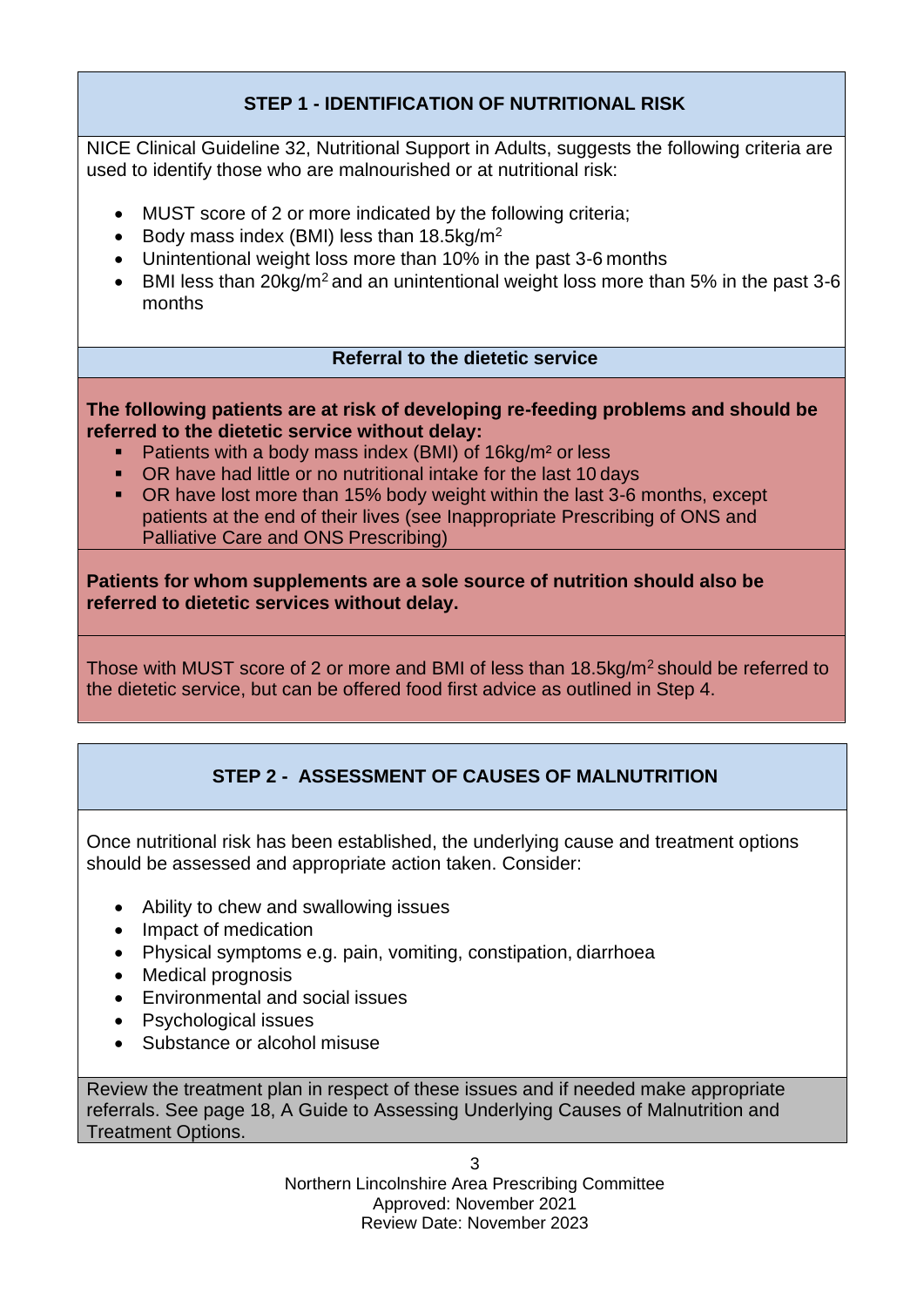# **STEP 3 - SETTING A TREATMENT GOAL**

Clear treatment goals and a care plan should be agreed with patients. Treatment goals should be documented on the patient record and should include the aim of the nutritional support, timescale, and be realistic and measurable. This could include:

- Target weight or target weight gain or target BMI over a period of time
- Wound healing if relevant
- Weight maintenance where weight gain is unrealistic or undesirable

# **STEP 4 - OFFERING 'FOOD FIRST' ADVICE**

Oral nutritional supplements (ONS) should not be used as first line treatment. A 'food first' approach should be used initially. This means offering advice on food fortification to increase calories and protein in everyday foods. Additional snacks will be needed to meet requirements for those with a small appetite.

See the Resource Pack -Eating Well With a Small Appetite and Recipes for Fortified Drinks and Foods. These leaflets can be offered to patients (including those in care homes) and their carers or relatives.

#### **Care homes are able to provide adequately fortified foods and snacks and prepare homemade milkshakes and smoothies for their residents. With this in mind, it has been agreed that ONS in care homes is ONLY INITIATED BY DIETITIANS**

In addition, for patients in care homes, food fortifying care plans can be inserted into the individual's care plan to instruct staff regarding food fortification. See the Resource Pack pages 27-29, Food Fortifying Care Plan, Food Fortifying Care Plan for a Soft Diet, and High Protein Care Plan for Wound Healing.

- BAPEN "Your guide to making the most of your food" <http://www.malnutritionselfscreening.org/pdfs/advice-sheet.pdf>
- BDA Food Fact Sheet. Malnutrition. <https://www.bda.uk.com/foodfacts/MalnutritionFactSheet.pdf>

If patients prefer, they can purchase over the counter products such as  $A$ ymes<sup>®</sup> milkshakes or soup, Complan® milkshakes or soups, Meritene Energis® milkshakes or soups, or Nurishment® milkshakes.

Patients who do not meet ACBS prescribing criteria can also be advised to purchase supplements over the counter or prepare homemade nourishing drinks.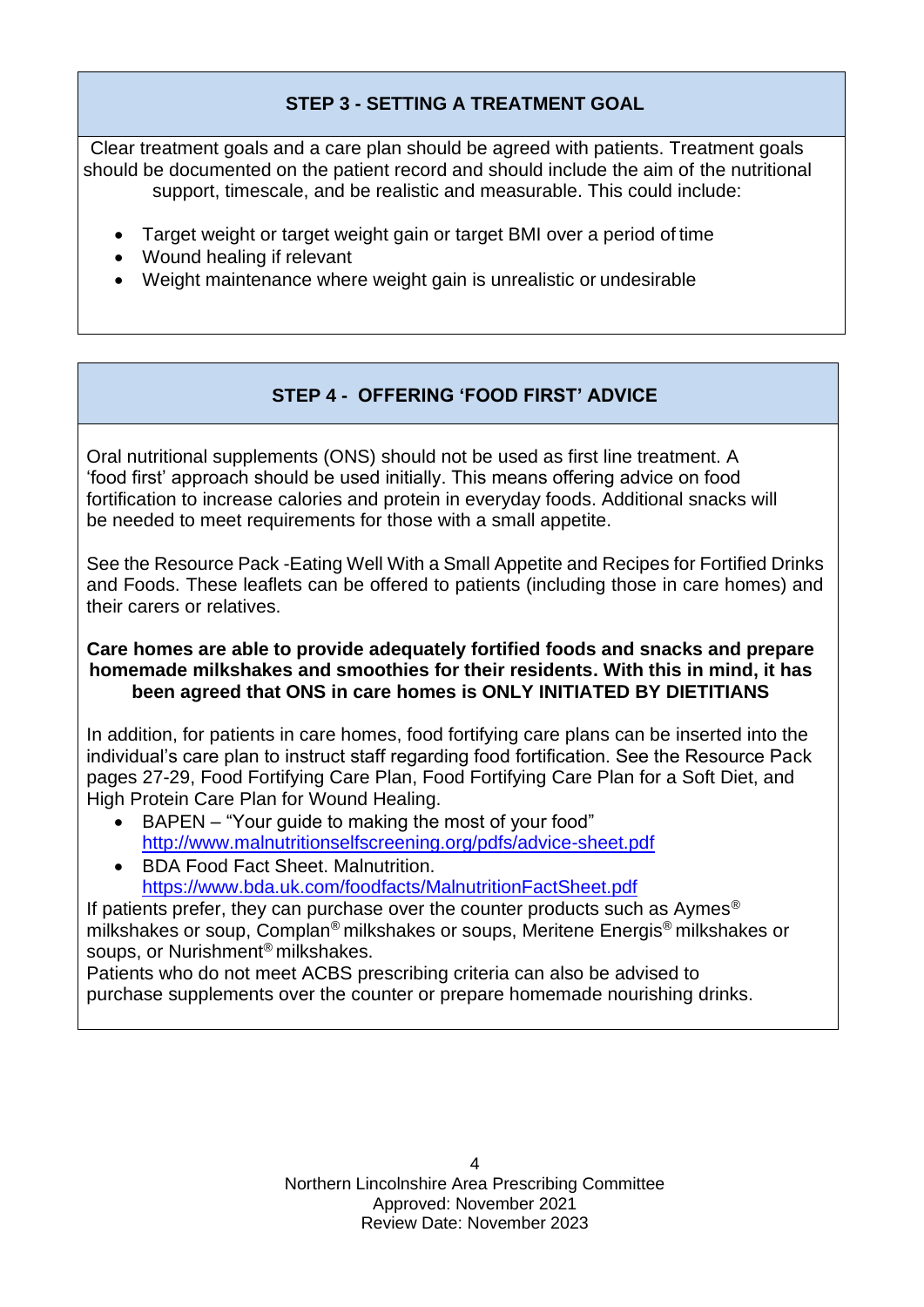Patients should be reviewed one month after being offered this advice to assess the progress with a 'food first' approach. If there is a positive change towards meeting goals, the changes should be encouraged and maintained and a further review arranged until goals are met.

# **STEP 5 - PRESCRIBING ONS**

If a 'food first' approach has failed to achieve a positive change towards meeting goals after one month, consider prescribing ONS **in addition** to the 'food first' changes which should be maintained.

Patients **must** meet at least one of the ACBS criteria below to be eligible for prescribed ONS:

- Short bowel syndrome
- Intractable malabsorption
- Pre-operative preparation of patients who are undernourished
- Proven inflammatory bowel disease
- Following total gastrectomy
- Dysphagia
- Bowel fistulae
- Disease related malnutrition

In addition, some supplements and food products are prescribable for those receiving continuous ambulatory dialysis (CAPD) and haemodialysis, or are specifically prescribable for individual conditions. These products would normally be requested by a dietitian and should not be routinely started in primary care.

# **Starting prescriptions**

- $\checkmark$  To maximise their effectiveness and avoid spoiling appetite, patients should be advised to take ONS between or after meals and not before meals or as a meal replacement.
- $\checkmark$  To be clinically effective it is recommended that ONS are prescribed bd (twice daily). This ensures that calorie and protein intake is sufficient to achieve weight gain.
- $\checkmark$  A one week prescription or starter pack should always be prescribed initially to avoid wastage in case products are not well tolerated. Avoid prescribing starter packs of powdered ONS except as an initial trial, as they often contain a shaker device which makes them more costly.
- $\checkmark$  Avoid adding prescriptions for ONS to the repeat template unless a short review date is included to ensure review against goals.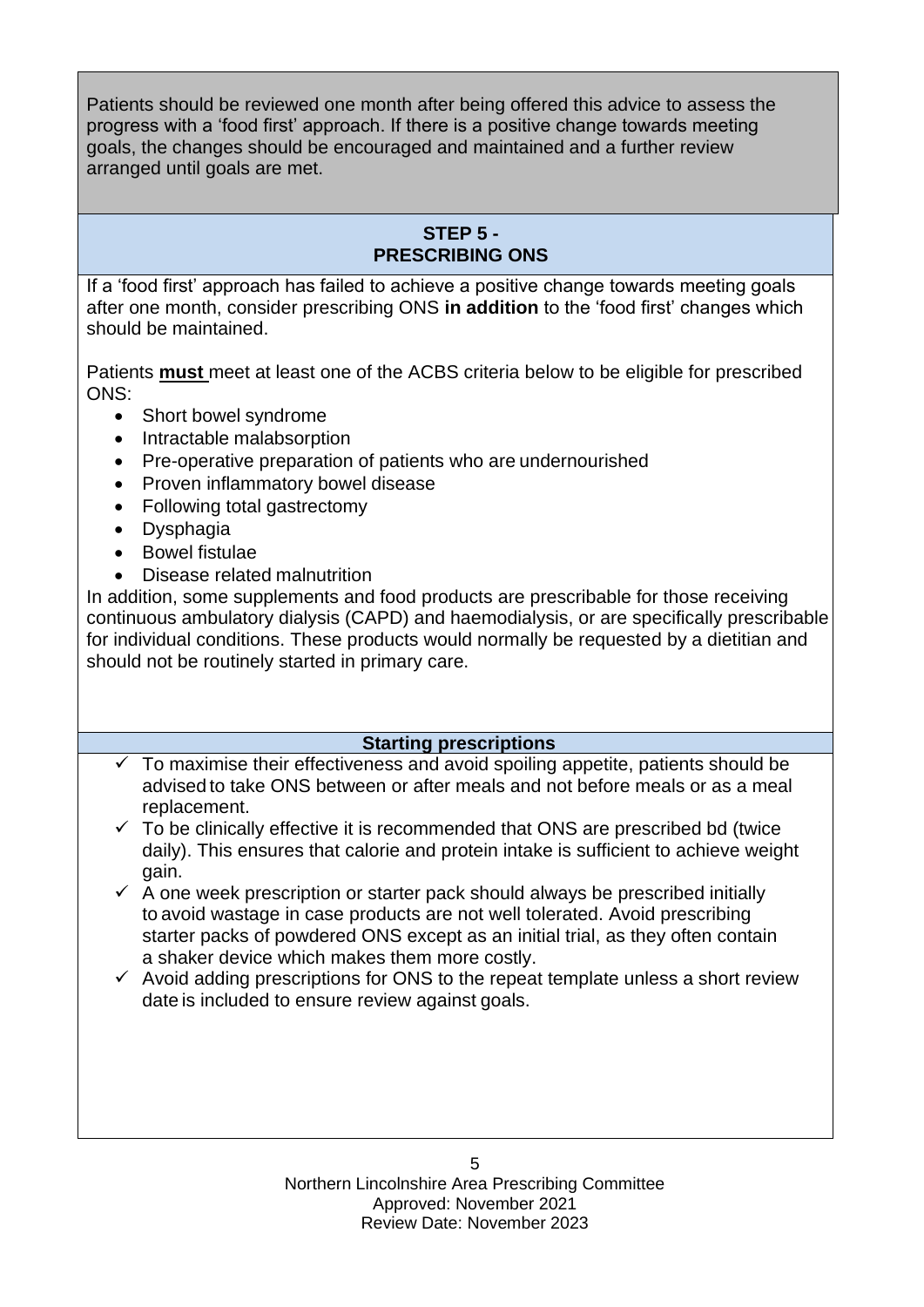# **STEP 6 - REVIEWING AND DISCONTINUING ONS**

Patients on ONS should be reviewed regularly, ideally every 3 months, to assess progress towards goals and whether there is a continued need for ONS on prescription. The following parameters should be monitored:

- Weight/BMI/wound healing depending on goal set if unable to weigh patient, record other measures to assess if weight has changed e.g. mid-upper arm circumference, clothes/rings/watch looser or tighter, visual assessment
- Changes in food intake
- Compliance with ONS and stock levels at home/care home

When conducting general medication reviews, ONS should be included as above.

#### **Discontinuing prescriptions**

When treatment goals are met, discontinue prescriptions for ONS and continue with the food first approach, if needed. ONS should not be prescribed long term.

#### **When to stop ONS prescription:**

- Goals of intervention have been met and patient is no longer at risk of malnutrition
- Patient is back to their normal eating and drinking pattern
- If no further clinical input would be appropriate

#### **How to stop ONS:**

- Encourage oral intake and dietary advice
- Consider reducing by 1 ONS per day for 2 weeks and then reduce again if appropriate.
- Intake of supplements should be reduced gradually as oral diet intake increases.
- Maximise nutritional intake. 'Food First' advice continues

Ideally, review one month after discontinuation of ONS to ensure that there is no recurrence of the precipitating problem.

**If the patient no longer meets ACBS criteria, or goals are met, but still wishes to take ONS, suggest over the counter products e.g. Aymes®, Meritene Energis®, Complan® or Nurishment®.**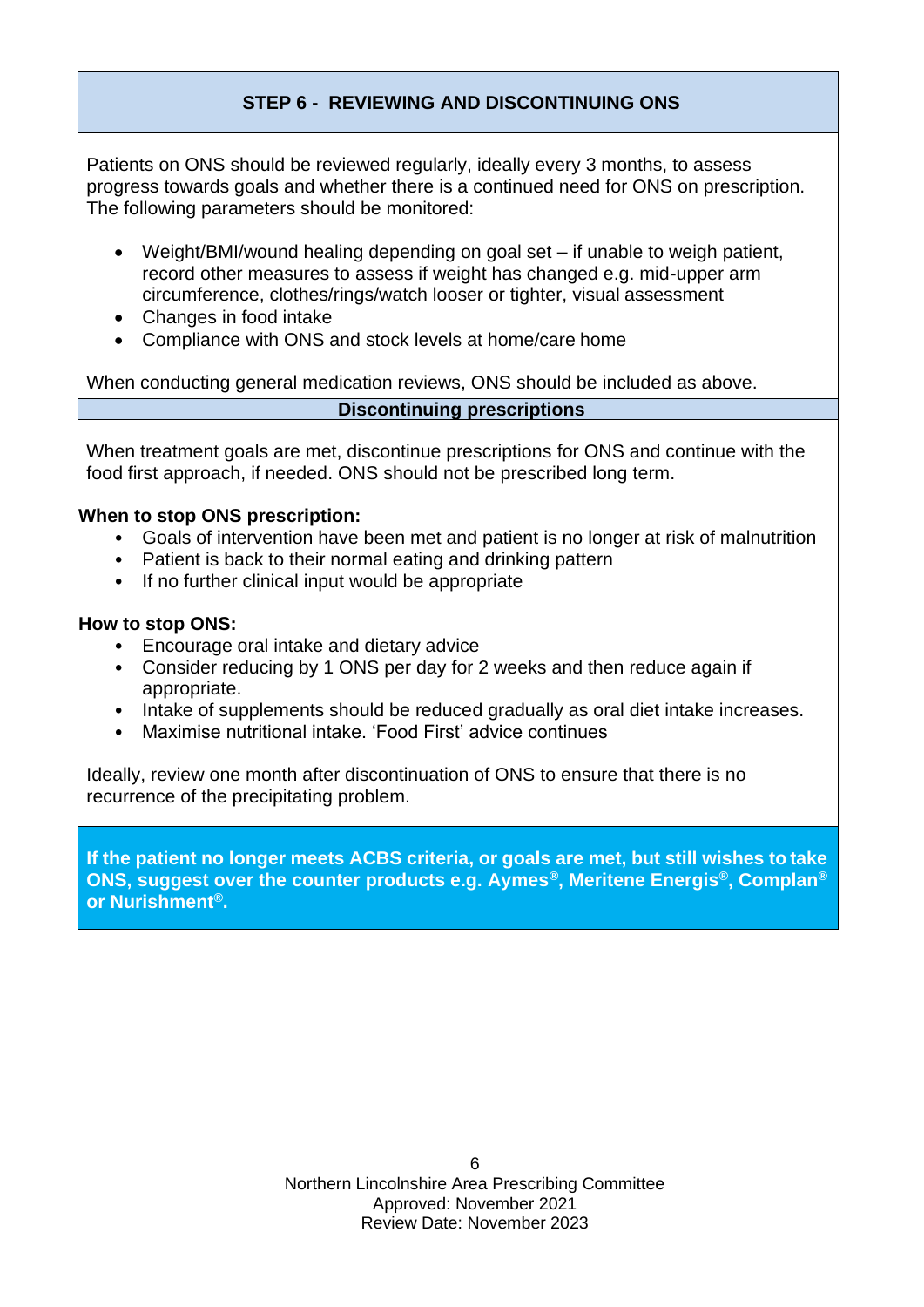# **ONS PRODUCTS FOR INITIATION IN PRIMARY CARE AT MUST 2 OR ABOVE**

| <b>First line products.</b>                                       |                        | should be mixed as per manufacturers' instructions, with 200mls full fat milk. | Shakes are an excellent, cost effective means of providing nutritional support. These                                                                          |
|-------------------------------------------------------------------|------------------------|--------------------------------------------------------------------------------|----------------------------------------------------------------------------------------------------------------------------------------------------------------|
| <b>Foodlink Complete</b>                                          |                        | pack 7x 57g sachets<br>28 dose tub (1596g)                                     | 49 pence per shake                                                                                                                                             |
|                                                                   |                        | Vanilla, Chocolate, Banana, Strawberry and Natural flavours                    |                                                                                                                                                                |
| <b>Complan Shake</b>                                              | <b>Service Service</b> | pack 4X57g sachets<br>Vanilla, Chocolate, Banana, Strawberry and Milk flavours | 49 pence per shake                                                                                                                                             |
| <b>Compact Powders</b>                                            |                        |                                                                                |                                                                                                                                                                |
| supplement.                                                       |                        | with 100mls full fat milk. Suitable for those who cannot tolerate a 200ml      | These provide a cost-effective alternative to the <i>compact</i> ready to drink<br>supplements. These should be mixed as per the manufacturers' instructions,  |
| <b>Foodlink Complete Compact</b>                                  |                        |                                                                                | 7 x 75g sachets 49 pence per sachet<br>Available in Strawberry, Chocolate, Banana, Natural and Vanilla Flavours                                                |
| <b>Aymes Shake Compact Aymes Shake Compact</b><br><b>Flavours</b> |                        | <b>7 x 57g sachets</b>                                                         | 49 pence per sachet<br>Available in Banana, Strawberry, Vanilla, Chocolate, Ginger and Neutral                                                                 |
| <b>Second line products.</b>                                      |                        |                                                                                | 200ml ready to drink supplements are suitable when the patient cannot mix the<br>powder shakes due to dexterity issues or where powder ONS is contraindicated. |
| <b>Altraplen Energy</b> 200ml carton                              |                        | Vanilla, Chocolate, Banana and Strawberry flavours.                            | 89 pence per shake                                                                                                                                             |
| <b>Fortisip Bottle</b><br>flavours                                |                        | 200ml bottle                                                                   | £1.12 per shake<br>Banana, Caramel, Chocolate, Orange, Strawberry, Tropical, Vanilla and Neutral                                                               |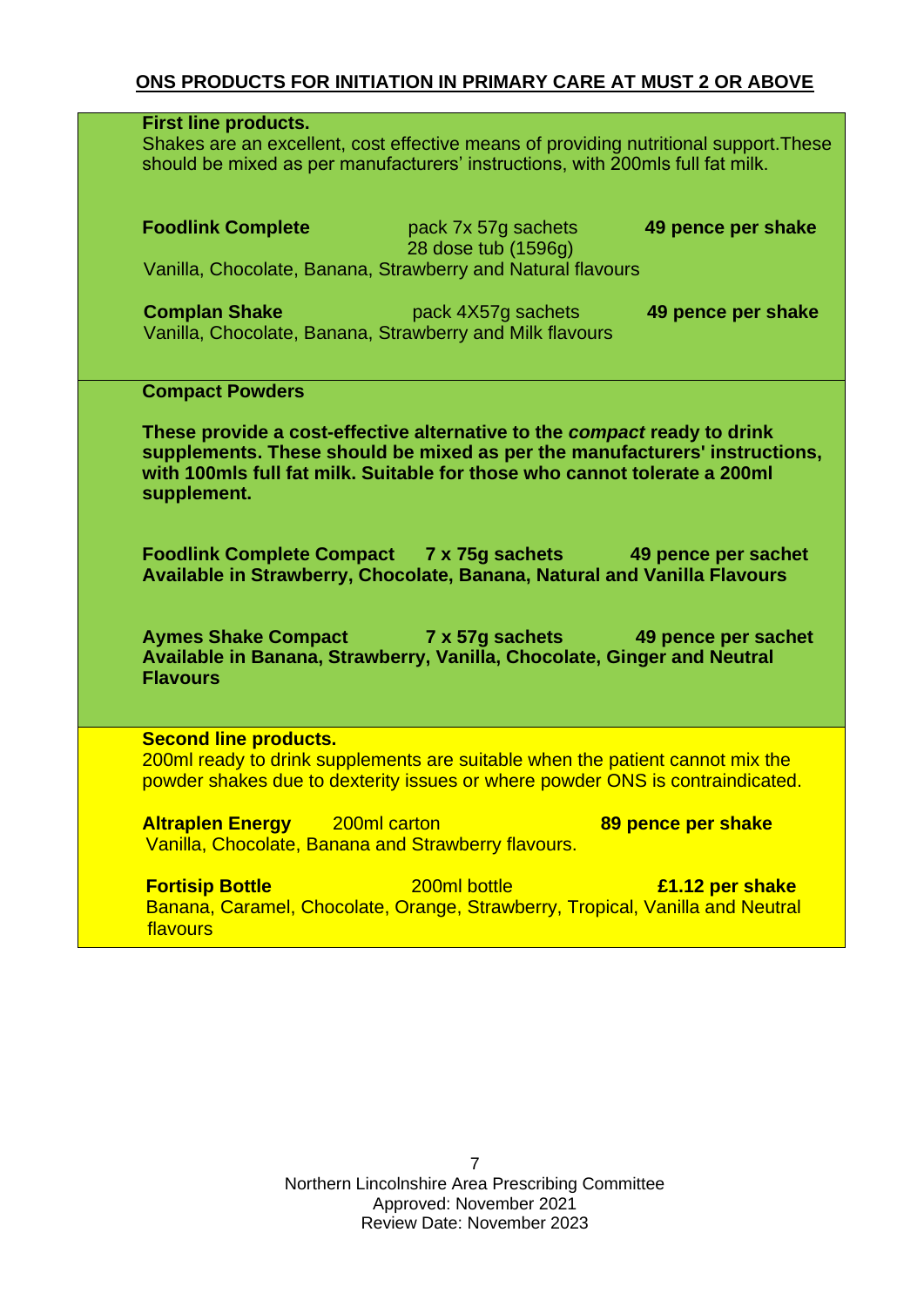| <b>Third Line Products</b><br>cannot tolerate a 200ml supplement. | 125ml ready to drink supplements are suitable for those who are fluid restricted or                                                  |                                                                                                                                         |
|-------------------------------------------------------------------|--------------------------------------------------------------------------------------------------------------------------------------|-----------------------------------------------------------------------------------------------------------------------------------------|
| <b>Altraplen Compact</b> 4x125ml bottle                           | Banana, Hazel Chocolate, Strawberry and Vanilla flavours                                                                             | £1.33 per shake                                                                                                                         |
| <b>Fortisip Compact</b> 4x125ml bottle<br>flavours                | Apricot, Banana, Chocolate, Forest Fruit, Mocha, Strawberry, Vanilla and Neutral                                                     | <b>Contract Contract Contract Contract Contract Contract Contract Contract Contract Contract Contract Contract C</b><br>£1.33 per shake |
|                                                                   |                                                                                                                                      |                                                                                                                                         |
| are not suitable for diabetics.                                   | Juice Style ONS for those who dislike milky drinks<br>200ml ready to drink bottles of fat free juice style drinks. Please note these |                                                                                                                                         |
| <b>Altrajuice</b><br>Apple, Blackcurrant, Orange and Strawberry   | 200ml bottle                                                                                                                         | £1.70 per bottle                                                                                                                        |

# **ONS WHICH SHOULD NOT ROUTINELY BE INITIATED IN PRIMARY CARE**

**All other ONS products should not routinely be initiated in primary care.** They will sometimes be used by dietitians either alone or in conjunction with other ONS where first line products are not sufficient to meet individual patients' nutritional needs or are not suitable. **However these patients should always be under review by the dietitians.** The products include:

- low calorie products i.e. 1kcal/ml since these are not cost effective.
- milkshake style ONS which are not first or second line products in primary care.
- modular supplements which do not provide a balance of nutrients.
- specialist products which may be required for particular patient groups e.g. renal patients, or those with bowel disorders, those with pressure ulcers, or those with dysphagia.
- puddings as it should usually be possible for suitable homemade products to be fortified.
- other ONS which are not cost effective.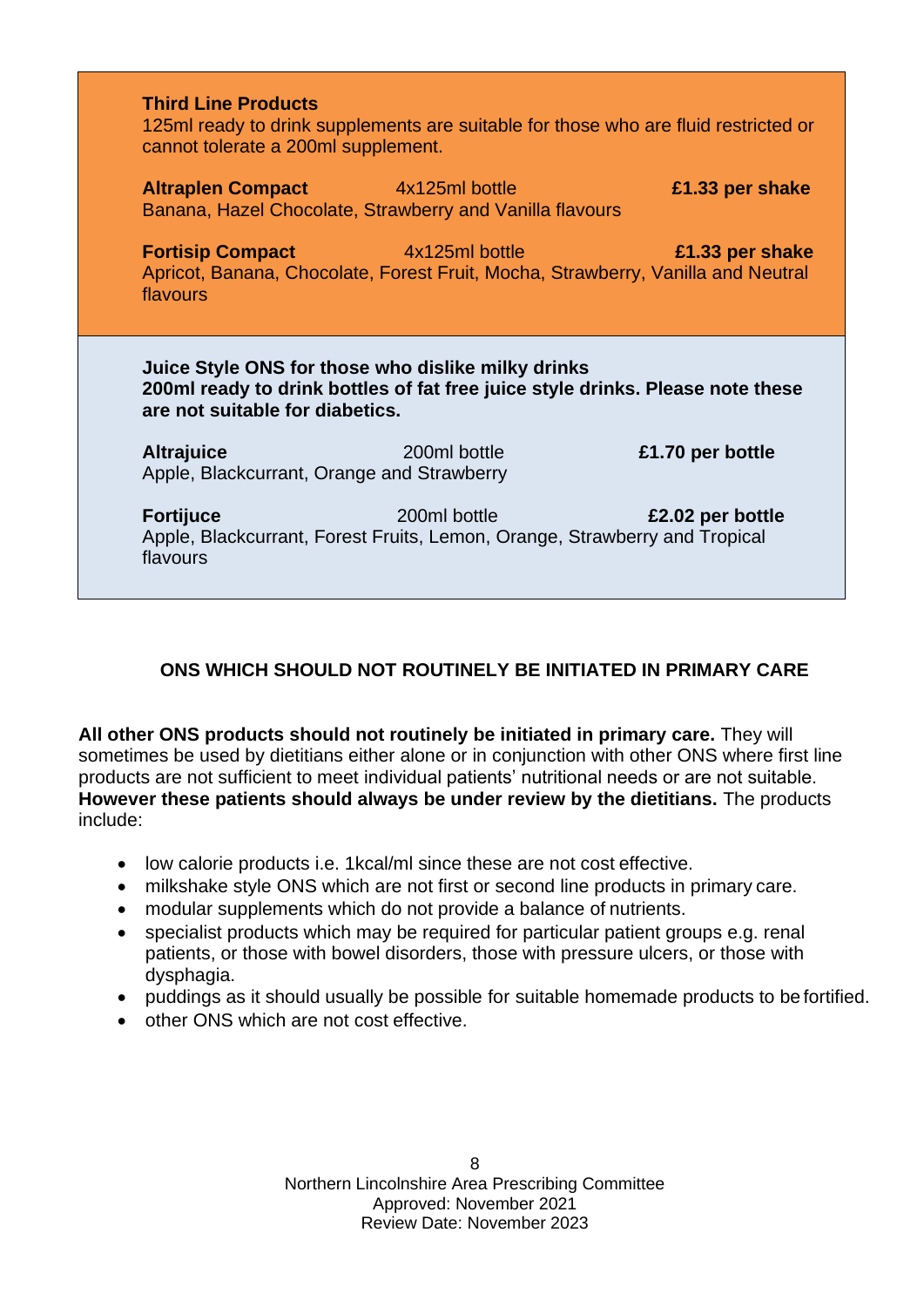# INAPPROPRIATE PRESCRIBING OF ONS

- ❖ Care homes should provide adequate quantities of good quality food so that the use of unnecessary nutrition support is avoided. Practical guidance and nutritional guidelines for care homes is available from The Caroline Walker Trust : 'Eating well: Supporting older people and older people with dementia - Practical guide' [\(http://www.cwt.org.uk/wp-content/uploads/2014/07/EW-Old-](http://www.cwt.org.uk/wp-content/uploads/2014/07/EW-Old-Dementia-Practical-Resource.pdf)[Dementia-Practical-Resource.pdf\)](http://www.cwt.org.uk/wp-content/uploads/2014/07/EW-Old-Dementia-Practical-Resource.pdf) and provides simple guidance on what eating well really means, and to offer help and advice where there may be particular difficulties around eating, drinking or accessing food.
- ❖ ONS should not be used as a substitute for the provision of food. Suitable snacks, food fortification as well as homemade milkshakes and smoothies and over the counter products can be used to improve the nutritional intake of those at risk of malnutrition. Care home residents should be prescribed shakes as they represent the most cost effective option.
- ❖ Patients who are discharged from hospital on ONS will not automatically require ONS on prescription once home. **Not all patients commenced on ONS during their inpatient episode will have been referred for dietetic assessment**. They may have required ONS whilst acutely unwell or recovering from surgery, but once home and eating normally the need is negated. Therefore it is recommended that ONS are not prescribed following hospital discharge without first assessing need in line with these 6 step guidelines. Where ONS are still required, a switch to first line community products is recommended.
- ❖ Avoid prescribing less than the clinically effective dose of 2 sachets/bottles daily which will provide 600-800 kcals/day. Once daily prescribing provides amounts which can be met with food fortification alone and will delay resolution of the problem.
- ❖ Patients with complex nutritional needs e.g. renal/liver disease, swallowing problems, poorly controlled diabetes and gastrointestinal disorders may require specialist products and should be referred to local community dietetic services.
- ❖ Patients with swallowing problems will require assessment by a Speech and Language Therapist before ONS can be safely prescribed and before dietetic input.
- ❖ It may be more appropriate to suggest over the counter a multivitamin and mineral supplement eg. Centrum<sup>®</sup>, Sanatogen<sup>®</sup> A-Z instead of ONS, for patients with pressure ulcers who are eating well and not malnourished in order to encourage wound healing. Prescribing ONS may not always be appropriate.
- ❖ Patients in the final days or weeks of life are unlikely to benefit from ONS. Over the counter products can be recommended if required. See Palliative Care and ONS Prescribing.
- ❖ Patients who are substance misusers should not routinely be prescribed ONS.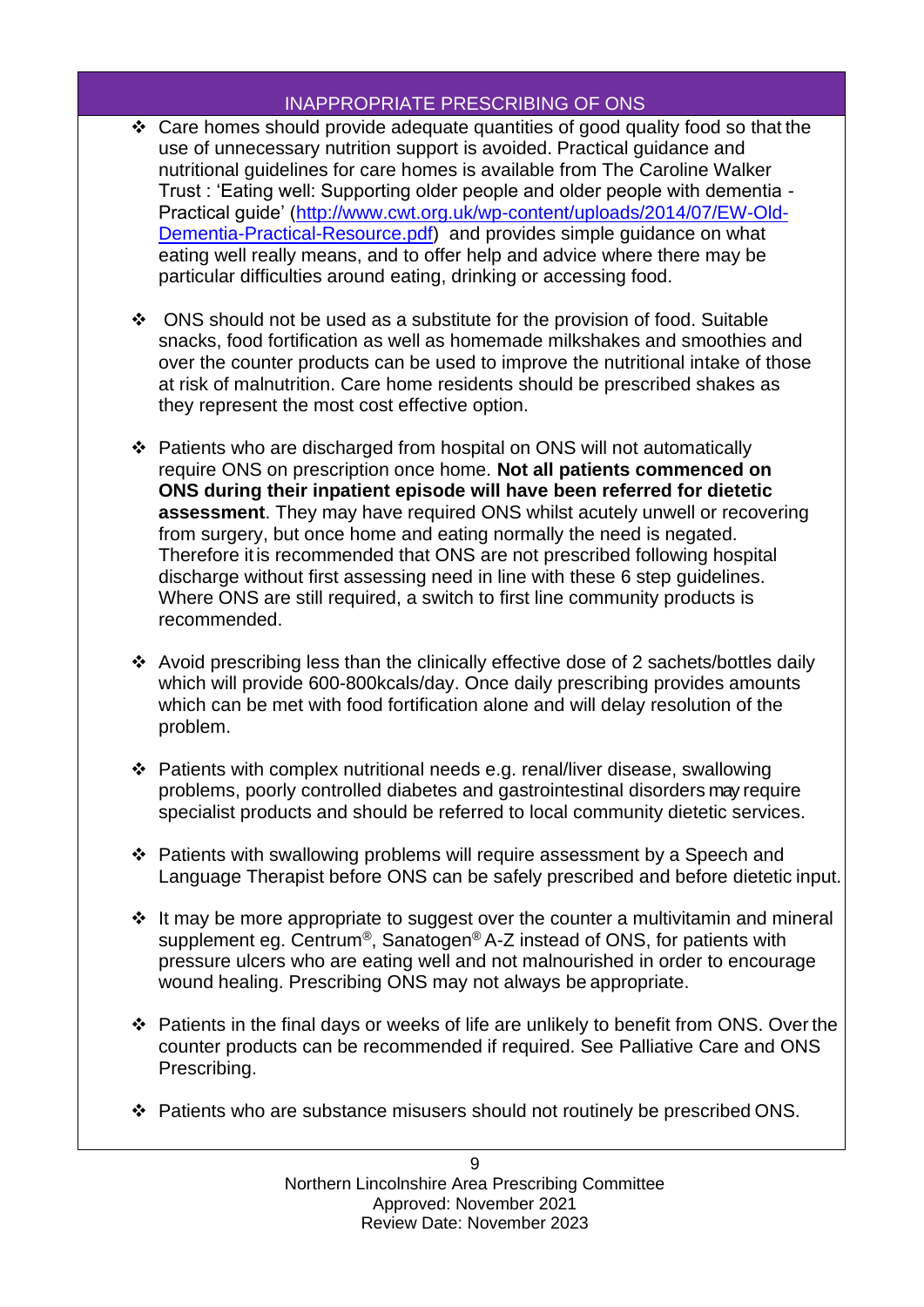# **ONS care pathway**

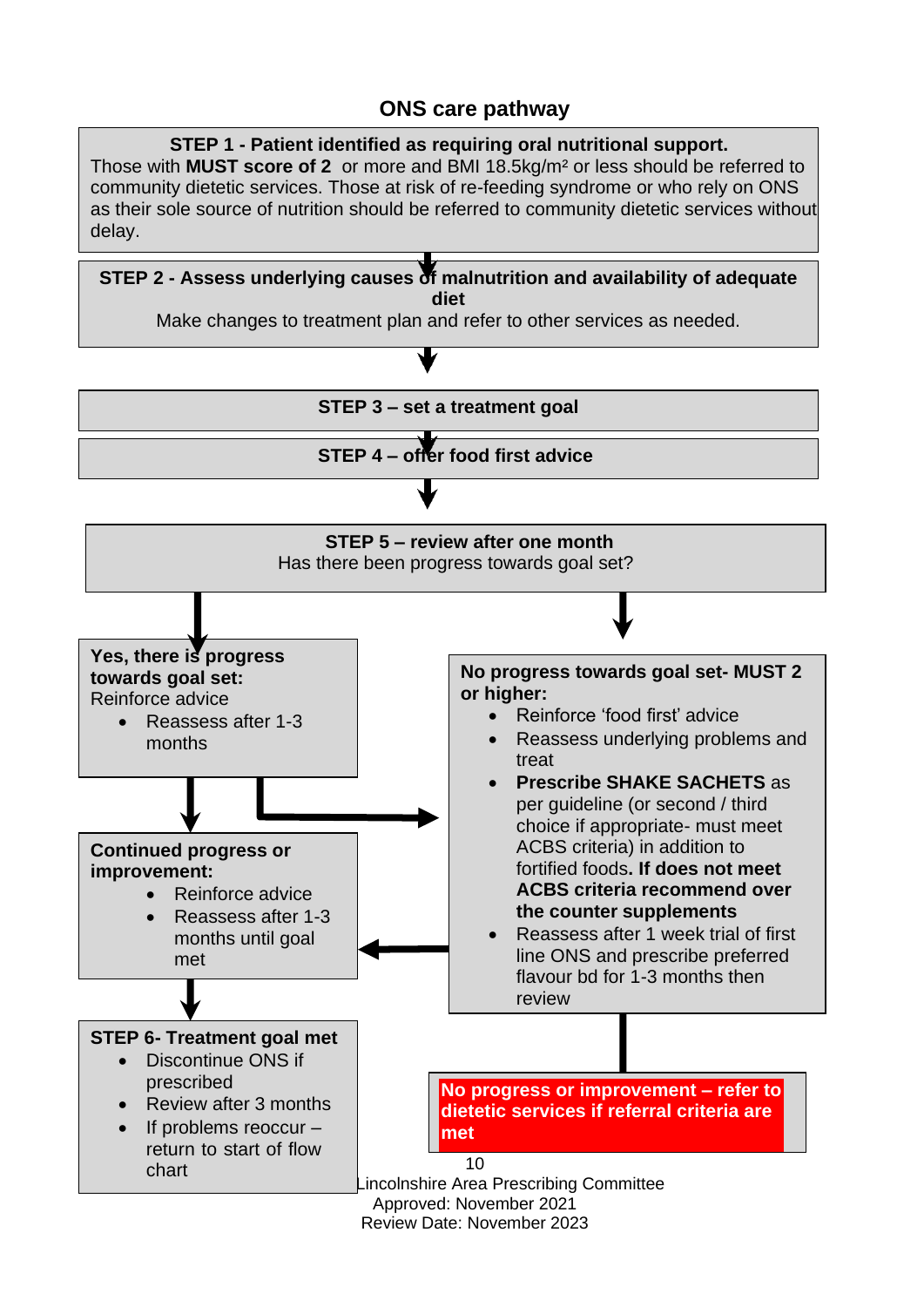# **PALLIATIVE CARE AND ONS PRESCRIBING**

Use of ONS in palliative care should be assessed on an individual basis. Appropriateness of ONS will be dependent upon the patient's health and their treatment plan. **Emphasis should always be on the enjoyment of nourishing food and drinks and maximising quality of life.**  Management of palliative patients has been divided into three stages here: early palliative care, late palliative care, and the last days of life. Care aims will change through these stages.

Loss of appetite is a complex phenomenon that affects both patients and carers. Health and social care professionals need to be aware of the potential tensions that may arise between patients and carers concerning a patient's loss of appetite. This is likely to become more significant through the palliative stages and patients and carers may require support with adjusting and coping.

The patient should always remain the focus of care. Carers should be supported in consideration of the environment, social setting, food portion size, smell and presentation and their impact on appetite.

#### **Nutritional management in early palliative care**

- In early palliative care the patient is diagnosed with a terminal disease but death is not imminent. Patients may have months or years to live and maybe undergoing palliative treatment to improve quality of life.
- Nutrition screening and assessment in this patient group is a priority and appropriate early intervention could improve the patient's response to treatment and potentially reduce complications.
- However, if a patient is unlikely to consistently manage 2 servings of ONS per day, then they are unlikely to derive any significant benefit to well-being or nutritional status from the prescription.
- **Following the 6 steps in this guideline is appropriate for this group. Particular attention should be paid to Step 2- Assessment of Causes of Malnutrition.**

#### **Nutritional management in late palliative care**

- In late palliative care, the patient's condition is deteriorating and they may be experiencing increased symptoms such as pain, nausea and reduced appetite.
- The nutritional content of the meal is no longer of prime importance and patients should be encouraged to eat and drink the foods they enjoy. The main aim is to maximizequality of life including comfort, symptom relief and enjoyment of food. Aggressive feeding is unlikely to be appropriate especially as this can cause discomfort, as well as distress and anxiety to the patient, family and carers.
- The goal of nutritional management should NOT be weight gain or reversal of malnutrition, but quality of life. **Nutrition screening, weighing and initiating prescribing of ONS at this stage is not recommended.** Avoid prescribing ONS for the sake of 'doing something' when other dietary advice has failed.

#### **Nutritional management in the last days of life**

- In the last days of life, the patient is likely to be bed-bound, very weak and drowsy with little desire for food or fluid.
- **The aim should be to provide comfort for the patient and offer mouth care and sips of fluid or mouthfuls of food as desired.**

*Adapted from the Macmillan Durham Cachexia Pack 2007 and NHS Lothian guidance.*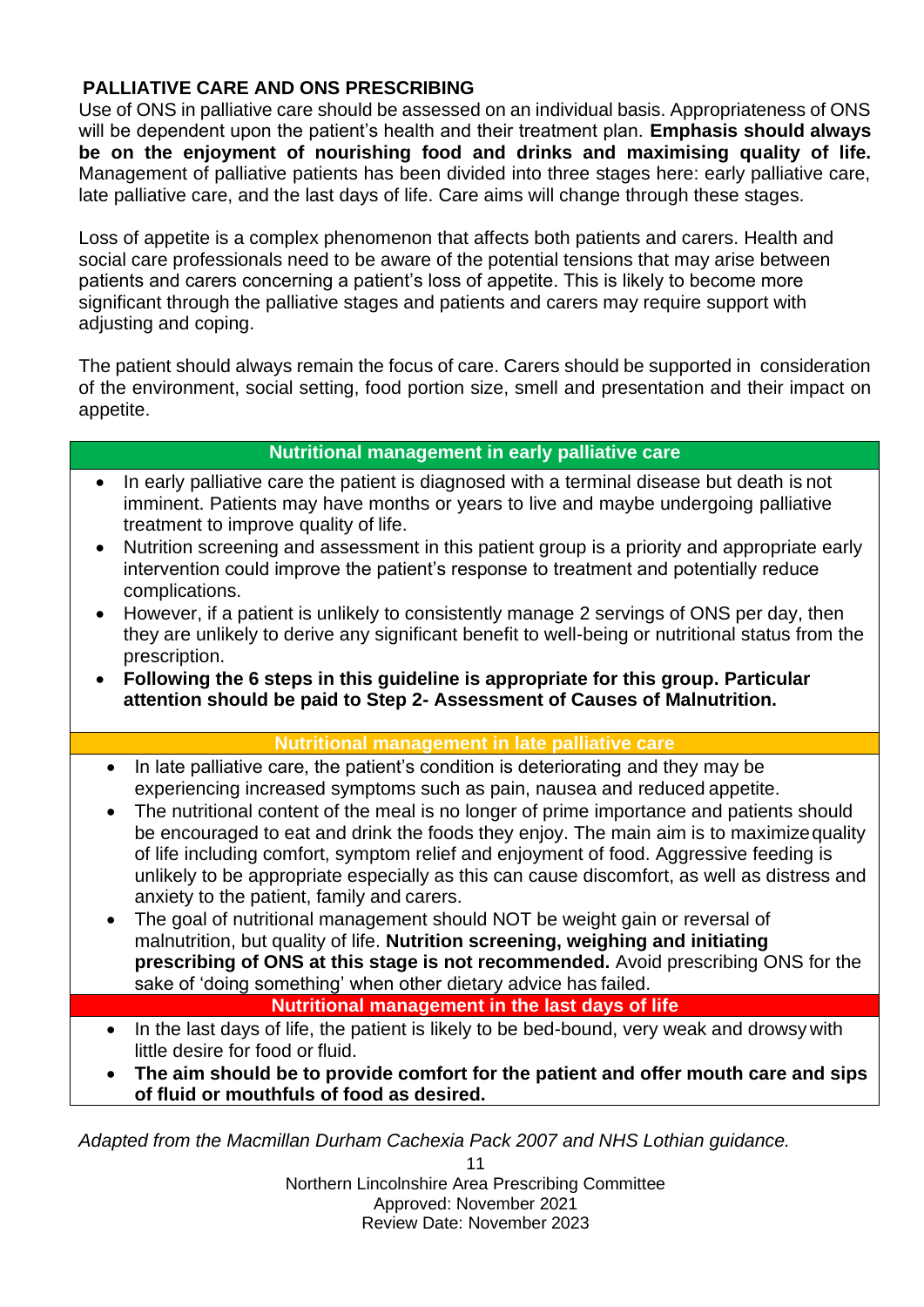#### **SUBSTANCE MISUSERS**

Substance misuse (drug and alcohol misuse) is not a specified ACBS indication for ONS prescription. It is an area of concern both due to the cost and appropriateness of prescribing.

| Substance misusers may have a range of nutrition related problems including:                                            |                                                                   |  |  |
|-------------------------------------------------------------------------------------------------------------------------|-------------------------------------------------------------------|--|--|
| Poor appetite and weight loss                                                                                           | Nutritionally inadequate diet                                     |  |  |
| Constipation (drug misusers in particular)                                                                              | Dental decay (drug misusers in particular)                        |  |  |
|                                                                                                                         | Reasons for nutrition related problems can include:               |  |  |
| Drugs themselves can cause poor appetite,                                                                               | Poor dental hygiene (drug misusers in                             |  |  |
| reduction of saliva pH leading to dental                                                                                | particular)                                                       |  |  |
| problems, constipation, craving sweet foods                                                                             |                                                                   |  |  |
| (drug misusers in particular)                                                                                           |                                                                   |  |  |
| Lack of interest in food and eating                                                                                     | Chaotic lifestyles and irregular eating habits                    |  |  |
| Poor memory                                                                                                             | Poor nutritional knowledge and skills                             |  |  |
| Low income, intensified by increased spending<br>on drugs and alcohol                                                   | Homelessness or poor living accommodation                         |  |  |
| Poor access to food                                                                                                     | Infection with HIV or hepatitis B and C                           |  |  |
| Eating disorders with co-existent substance                                                                             |                                                                   |  |  |
| misuse                                                                                                                  |                                                                   |  |  |
|                                                                                                                         | Problems can be created by prescribing ONS in substance misusers: |  |  |
| Once started on ONS it can be difficult to stop                                                                         | ONS can be used instead of meals and                              |  |  |
| prescriptions                                                                                                           | therefore provide no benefit                                      |  |  |
| They may be given to other members of the                                                                               | They can be sold and used as a source of                          |  |  |
| family/friends                                                                                                          | income                                                            |  |  |
| It can be hard to monitor nutritional status and                                                                        |                                                                   |  |  |
| assess ongoing need for ONS due to poor                                                                                 |                                                                   |  |  |
| attendance at appointments                                                                                              |                                                                   |  |  |
| ONS should therefore not routinely be prescribed in substance misusers unless<br>ALL OF the following criteria are met: |                                                                   |  |  |
| BMI less than 18.5kg/m <sup>2</sup>                                                                                     |                                                                   |  |  |
| AND there is evidence of significant weight loss (greater than 10%)                                                     |                                                                   |  |  |
| AND there is a co-existing medical condition which could affect weight or food intake and                               |                                                                   |  |  |
| meets ACBS criteria                                                                                                     |                                                                   |  |  |
| AND once food fortification advice has been offered and tried for 4 weeks                                               |                                                                   |  |  |
| AND the patient is in a rehabilitation programme e.g. methadone or alcohol programme                                    |                                                                   |  |  |
| or is on the waiting list to enter a programme                                                                          |                                                                   |  |  |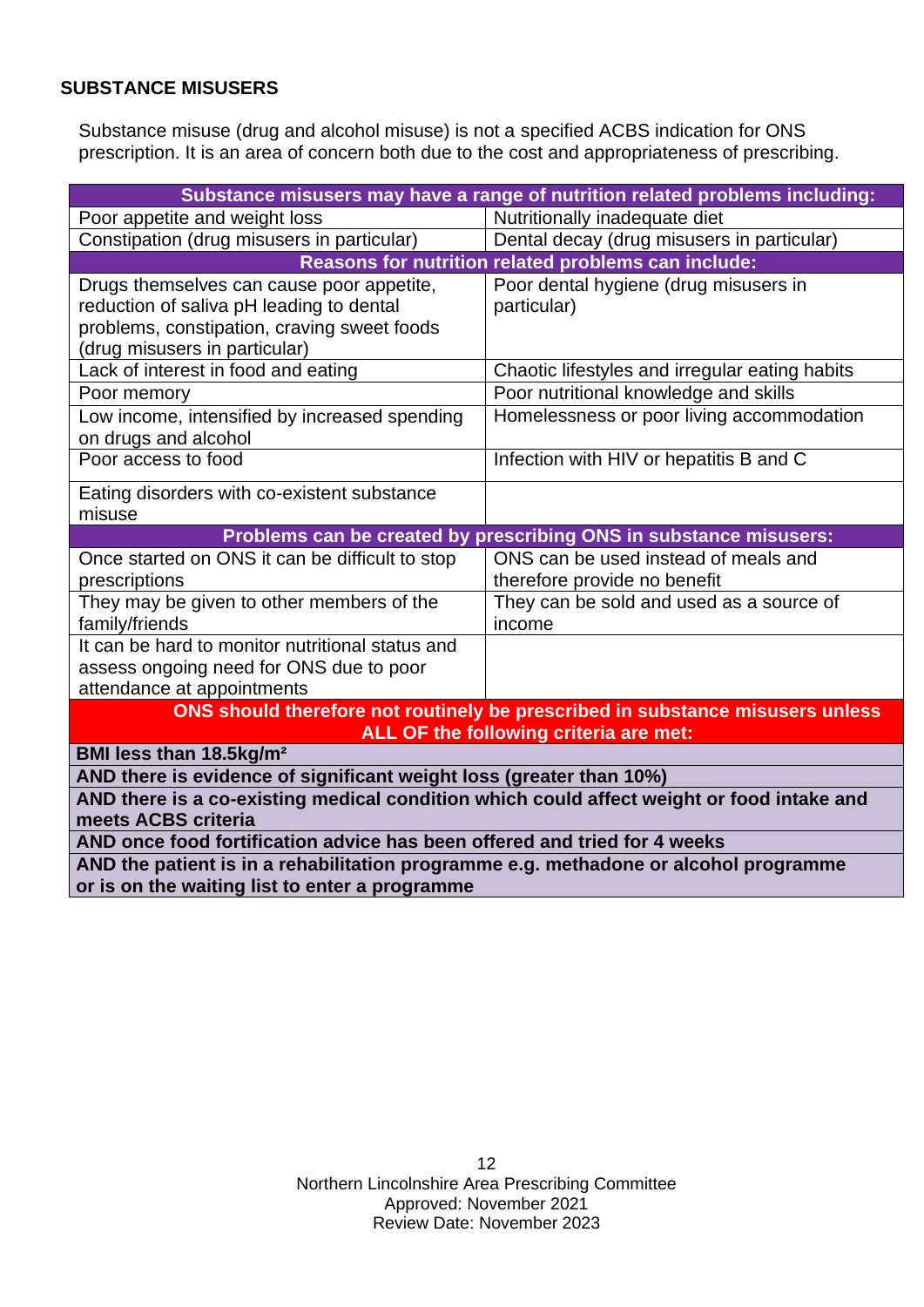#### **If ONS are initiated it is suggested that:**

- The person should be assessed by a dietitian.
- Normal Trust Access Policy guidelines should apply regarding discharge from the dietetic service for non-attendance.
- The same guidelines for starting prescriptions should be followed as for other patients see Prescribing ONS, Starting Prescriptions .
- Avoid adding ONS prescriptions to the repeat template.
- Prescriptions should be for a limited time period (e.g. 1-3 months).
- If there is no change in weight after 3 months ONS should be reduced and stopped.
- If weight gain occurs, continue until the treatment goals are met (e.g. usual or healthyweight is reached) and then reduce and stop prescriptions.
- If individuals wish to continue using supplements once prescribing has stopped recommend OTC preparations or homemade fortified drinks.

*Adapted from NHS Grampian guidelines*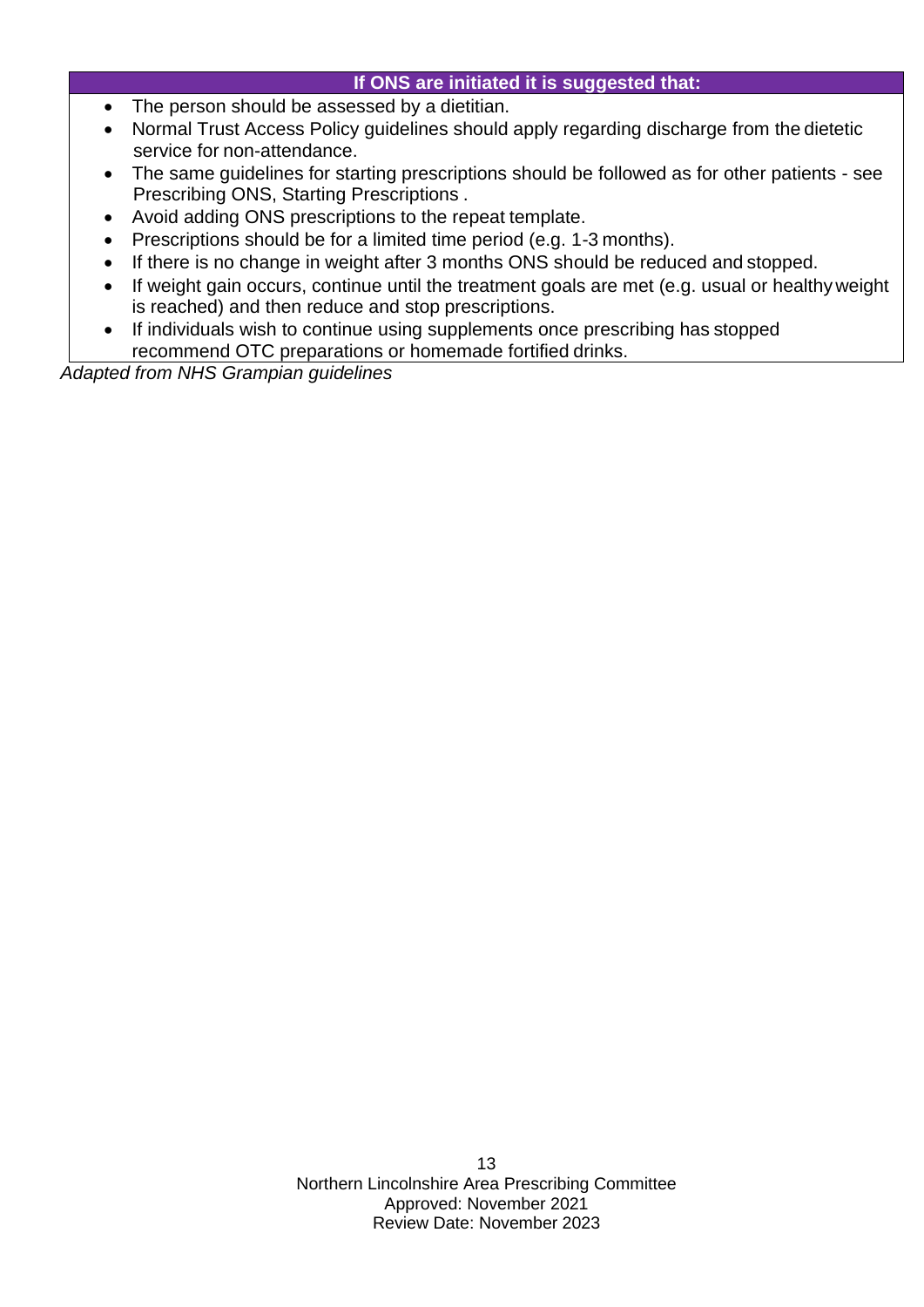### **A GUIDE TO ASSESSING UNDERLYING CAUSES OF MALNUTRITION AND TREATMENT OPTIONS**

| <b>Problem</b>                                                                                          | <b>Possible solutions</b>                                                                                                                               |
|---------------------------------------------------------------------------------------------------------|---------------------------------------------------------------------------------------------------------------------------------------------------------|
| Medical conditions causing<br>poor appetite, nausea etc e.g.<br>cancer, COPD, diarrhoea<br>constipation | GP and/or Community Matron<br>and/or District Nursing<br>management, appropriate<br>medication                                                          |
|                                                                                                         |                                                                                                                                                         |
| Poor emotional or mental<br>health e.g. depression,<br>isolation, bereavement                           | GP management, counselling,<br>social clubs, day centres,<br><b>Community Psychiatric Nursing</b><br>Management                                         |
|                                                                                                         |                                                                                                                                                         |
| Poor dentition                                                                                          | Refer to dentist and advise<br>patient on appropriate /soft diet                                                                                        |
|                                                                                                         |                                                                                                                                                         |
| Difficulties with swallowing or<br>unable to swallow                                                    | Refer to Speech and Language<br>Therapy services                                                                                                        |
|                                                                                                         |                                                                                                                                                         |
| Unable to do own shopping,<br>and/or cook and/or feed self                                              | Suggest home delivery of food,<br>Meals on Wheels, help from<br>relatives/friends, refer to Social<br>Services and /or Community<br><b>Therapy Team</b> |
|                                                                                                         |                                                                                                                                                         |
| <b>Experiencing financial</b><br>difficulties                                                           | <b>Refer to Social Services</b><br>benefits/allowances review                                                                                           |
|                                                                                                         |                                                                                                                                                         |
| Alcohol or other substance<br>misuse                                                                    | Refer to Community Drug and<br><b>Alcohol Services</b>                                                                                                  |

Adapted from Guidelines for Managing Adult Malnutrition and Prescribing Supplements Havering PCT 2006 and Oral Nutrition Support Pack Westminster PCT 2007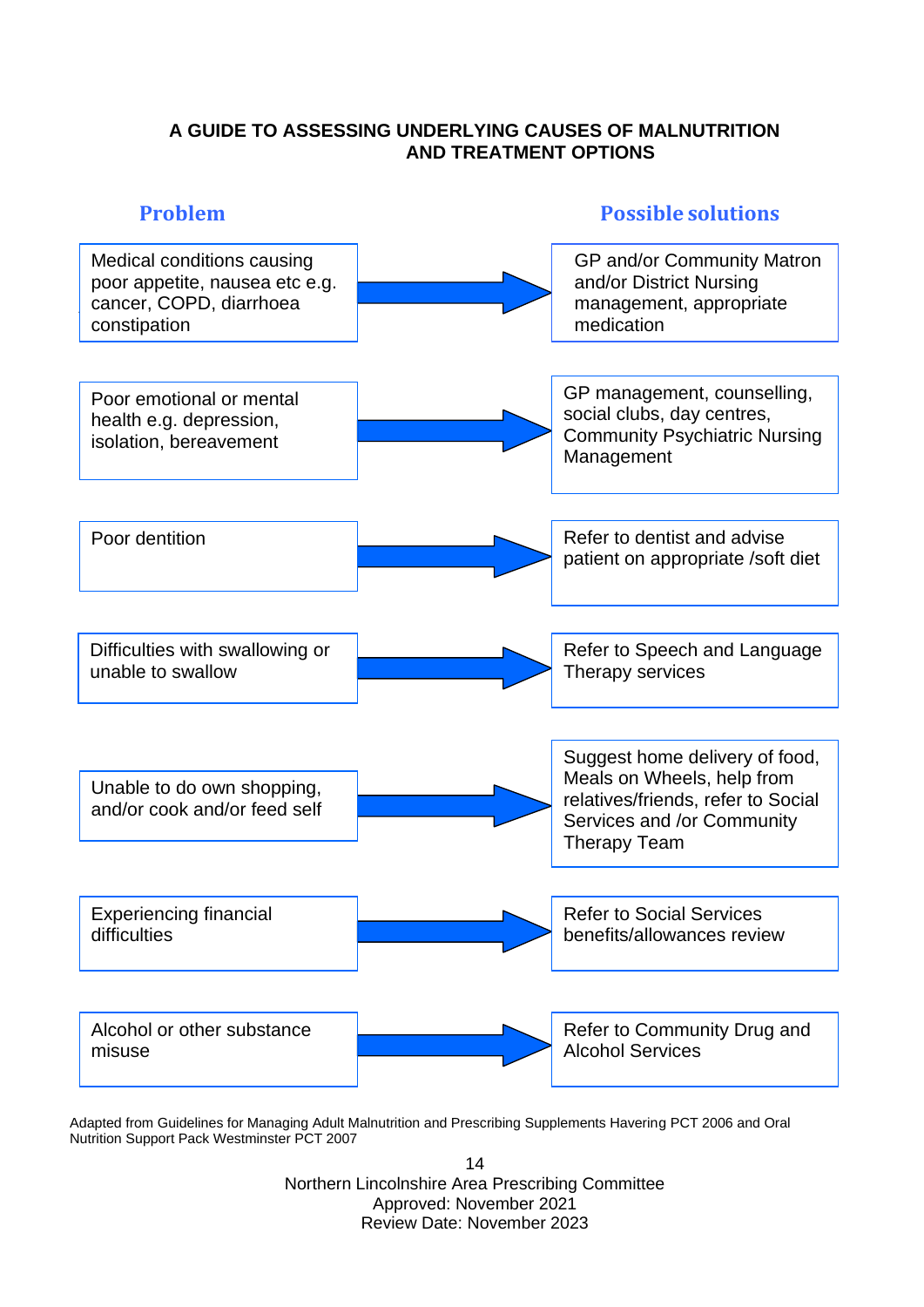#### **FURTHER READING AND RESOURCES**

British National Formulary. [www.bnf.org.uk](http://www.bnf.org.uk/)

Cochrane Collaboration (2007). 'Dietary advice for illness-related malnutrition in adults (review)', The Cochrane Library. [www.cochrane.org](http://www.cochrane.org/)

Elia M. (Chairman and Ed 2003) MUST Report : Nutritional screening of adults : a multi disciplinary approach.

Elia M., Stratton,R.J., Russell et al (2005). The cost of malnutrition in the UK and the economic case for the use of oral nutritional supplemnts (ONS) in adults. British Association Parenteral and Enteral Nutrition (BAPEN) [www.bapen.org.uk](http://www.bapen.org.uk/)

Elia M., and Russell CA (Eds). Combating Malnutrition; Recommendations for Action. A report from the Advisory Group on Malnutrition, led by BAPEN (2009).

London Procurement Programme: A guide to prescribing oral nutritional supplements in nursing and care homes (2011). [www.lpp.nhs.uk](http://www.lpp.nhs.uk/)

Malnutrition Universal Screening Tool (MUST). [www.bapen.org.uk](http://www.bapen.org.uk/)

Managing Adult Malnutrition in the Community (including a pathway for the appropriate use of oral nutritional supplements (ONS) . Produced by a multi-professional consensus panel including the RCGP, RCN, BDA, BAPEN, PCPA. (2012) [www.malnutritionpathway.co.uk](http://www.malnutritionpathway.co.uk/)

Manual of Dietetic Practice.5<sup>th</sup> ed. Wiley-Blackwell Publishing Ltd. (2014) MIMS

monthly prescribing guide. [www.mims.co.uk](http://www.mims.co.uk/)

National Institute for Health and Clinical Excellence (NICE) Clinical Guideline 32 'Nutrition support in adults: oral nutrition support, enteral tube feeding and parenteral nutrition' published in February 2006. [www.nice.org.uk](http://www.nice.org.uk/)

National Institute for Health and Clinical Excellence (NICE). Cost saving guidance. [www.nice.org.uk/usingguidance/benefitsofimplementation/costsavingguidance.jsp](http://www.nice.org.uk/usingguidance/benefitsofimplementation/costsavingguidance.jsp)

National Institute for Health and Clinical Excellence (NICE) Quality standard for nutrition support in adults. NICE QS24 Nov 2012. [www.guidance.nice.org.uk/qs24](http://www.guidance.nice.org.uk/qs24)

National Minimum Standards for Care Homes for Older People. Dept of Health (2003). [www.dh.gov.uk](http://www.dh.gov.uk/)

National Prescribing Centre. Prescribing of adult oral nutritional supplements (ONS). Guiding principles for improving the systems and processes for ONS use. [www.npc.nhs.uk/](http://www.npc.nhs.uk/)quality/ONS/resources/borderline\_substances\_final.pdf

Prescribing Toolkit provided by NHS Prescription Services. Information provided by the Information Centre for Health and Social Care, October 2011

Royal College of General Practitioners (2006). 'Prescribing in Primary Care' Accessed online: [www.rcgp.org.uk](http://www.rcgp.org.uk/) Stratton RJ, and Elia M. Encouraging appropriate, evidence based use of oral nutritional supplements. Proc Nut Soc 2010; 69(4):477-487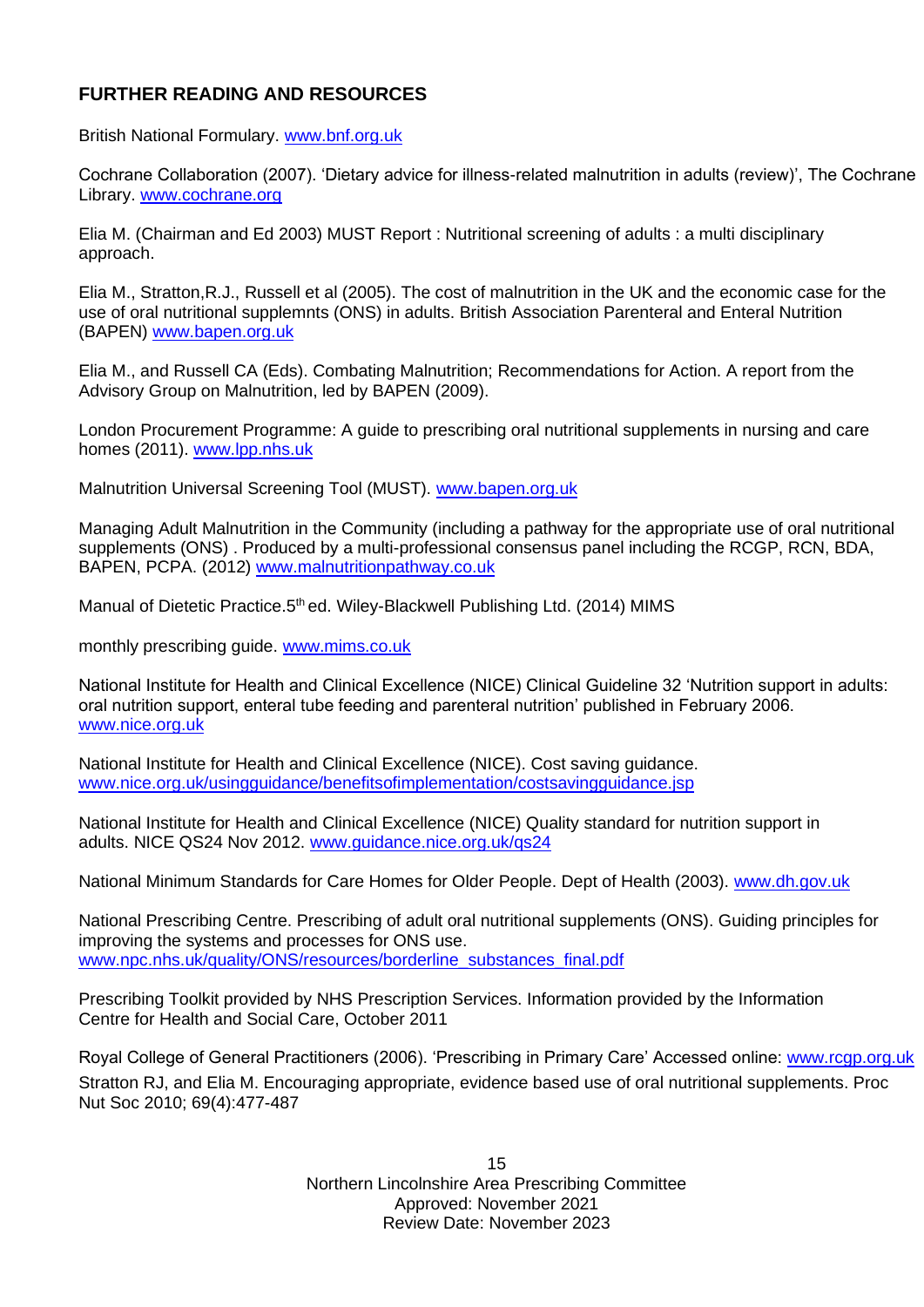# **Food Fact Sheet**

# This document has been produced based, with permission, with permission, on the work of NHS Thurrock CCG Medici

# Malnutrition is a condition which happens when you don't get the correct amount of nutrients from vour diet

The Association<br>of UK Distitions

Malnutrition is a major public health issue costing the NHS in excess of £13 billion per year. There are approximately 3 million people in the UK who are malnourished or at risk of malnutrition; 93% of these are thought to be living in their own homes; 5% in care homes and just 2% in hospital.

Consequences of malnutrition include:

- increased risk of illness and infection
- slower wound healing

**BOA** 

- increased risk of falls
- low mood
- reduced energy levels
- reduced muscle strength
- reduced quality of life
- reduced independence and ability to carry out daily activities

This Food Fact Sheet will help you understand the signs of malnutrition and how to either stop it happening or to treat it.

# Spotting malnutrition

Malnutrition can affect anyone; however it is particularly common amongst older people and those who are socially isolated because they can't get out much or because they have poor physical or mental health. It can happen over a long period of time which sometimes makes it difficult to spot. Common signs of malnutrition are<sup>-</sup>

- unplanned weight loss which can cause clothes, dentures, belts or jewellery to become loose
- tiredness and lethargy
- alterations in mood
- loss of appetite
- disinterest in food and/or fluids
- loss of muscle strength.

# Stopping and treating malnutrition

A balanced diet is essential for health and wellbeing. When someone has a poor appetite and is malnourished. calorie dense foods and drinks containing fat and sugar can help to improve energy intake without making portions too big to manage.

Protein is also important for people who are malnourished. If you follow the points listed here, you can make sure you are eating well:



- Eat 2-3 portions of high protein foods every day such as meat, fish, eggs, nuts, beans, pulses, soya, tofu and other meat-free protein foods.
- Eat/drink 2-3 portions of dairy foods every day such as cheese, milk and yoghurt or non-dairy alternatives like soya, almond or coconut milk.
- Eat a serving of starchy food at each meal (e.g. bread, cereals, potatoes, pasta or rice).
- Eat some fruit and vegetables every day (fresh, frozen, tinned, dried or juiced).
- If you enjoy fish, go for oily fish such as mackerel, salmon, herring, trout, pilchards or sardines as these are rich in omega-3 fatty acids. Aim for 2 portions a week (can be tinned or frozen for convenience).
- Have at least 6-8 glasses/mugs of drinks every day, choosing high calorie drinks where possible such as milky drinks (malted drinks, hot chocolate, milky coffee, smoothies and milkshakes) or sugary drinks such as fruit juice, fizzy drinks or squash can provide extra energy.\*

The following simple ideas will help you increase the amount of energy and protein which you eat in a day:

- Eat 'little and often' try a small snack between meals and a dessert after lunch and evening meal.
- Try not to have drinks just before meals to avoid feeling too full to eat.
- Avoid low fat/diet versions of foods and drinks for example skimmed or semi-skimmed milk, low fat yoghurt, sugar free drinks etc, or watery soups.
- Choose meals that you enjoy, are easy to prepare and eat, and are high in energy and protein. Items such as tinned fish or beans are easily stored and easy to prepare.
- If you are preparing food for others, remember as we get older, our taste buds change. Older people often prefer much sweeter tastes than they used to.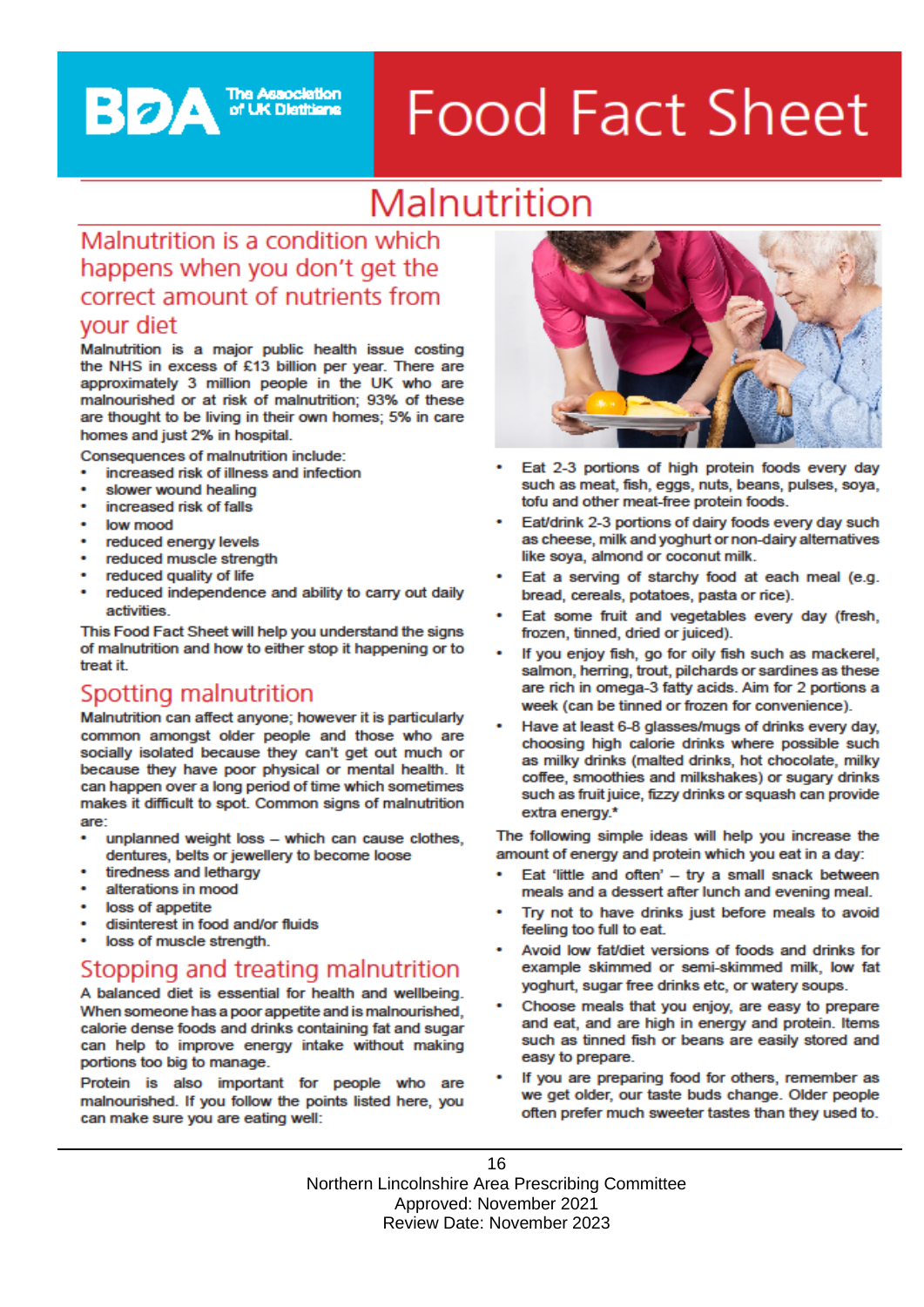# Add extra energy by adding high calorie ingredients to food and drinks – suggestions listed below:

| Add cheese" to                          | Add Skimmed Milk Powder to                                                                                                                       | Add sugar", jam or honey to | Add extra fats" eg.<br>butter, margarine, oils or<br>mayonnaise to | Add cream <sup>®</sup> to |
|-----------------------------------------|--------------------------------------------------------------------------------------------------------------------------------------------------|-----------------------------|--------------------------------------------------------------------|---------------------------|
| Sauces (aim for milky/creamy<br>sauces) | milk: add up to four tablespoons<br>of skimmed milk powder to a<br>pint of full fat milk and use this<br>in drinks and with breakfast<br>cereals | Cereal or porridge          | Mashed potatoes                                                    | <b>Sauces</b>             |
| Pasta dishes/pizza                      | Porridge                                                                                                                                         | Puddings                    | Toast/bread                                                        | Mashed potatoes           |
| Soups                                   | Mashed potato                                                                                                                                    | Hot drinks                  | <b>Sauces</b>                                                      | <b>Soups</b>              |
| Scrambled egg/omlettes                  | Sauces                                                                                                                                           | Milkshakes/smotthies        | Glaze vegetables                                                   | <b>Puddings</b>           |
| Mashed potatoes                         | Custard                                                                                                                                          | Glaze vegetables            |                                                                    | Cakes                     |
| Beans on toast                          | Milk puddings                                                                                                                                    |                             |                                                                    | Cereal or porridge        |
|                                         | Creamy soups                                                                                                                                     |                             |                                                                    | Milkshakes/smoothies      |
|                                         | Milkshakes/smoothies                                                                                                                             |                             |                                                                    | Fruit                     |

Add extra energy and protein to foods and fluid by adding high energy and protein ingredients - see above for ideas.

Other high energy and protein foods include\*

- cheese and crackers
- thick and creamy voghurt
- nuts and seeds
- peanut butter
- Bombay mix
- chips
- chocolate

\*If there are any health concerns which have previously required you to limit fat and sugar in your diet, e.g. diabetes or high cholesterol, you should discuss this with a health professional.

# Ready meals, meal delivery services and online shopping

You may find that your energy levels change throughout the week and that on some days you feel better than others. Here are some suggestions to make preparing meals easier:

- Make the most of the 'good days' by preparing extra meals which you can store in the fridge/freezer as individual portions for 'bad days'.
- Buy a selection of ready meals for times when you are not up for cooking.
- Make use of meal home delivery services supermarkets also offer online shopping and home delivery services which may make shopping easier for you.

# Swallowing difficulties

If you notice any of the following when eating or drinking you should seek advice from a healthcare professional such as your GP or practice nurse, who can refer you on to specialist speech and language therapist or a dietitian:

- difficulty swallowing
- choking or coughing
- bringing food back up, sometimes through your nose
- a sensation that food is stuck in your throat or chest
- a change in the sound of your voice whilst/soon after eating i.e. your voice sounds 'wet'.

# Other things to consider:

- Check dentures fit correctly if not, visit your dentist.
- If you have difficulty using cutlery or with coordination. try 'finger foods' such as toast, sandwiches, biscuits, chunks of meat, cheese etc.
- If you suffer from constipation, try gradually increasing your fibre intake by consuming beans, lentils, fruit and vegetables and wholegrain foods whilst also increasing your fluid intake.
- Regular exercise may help increase your appetite and build up your strength- start with something easy for you and increase the intensity gradually.
- If you have vision problems or for people with dementia, try using a coloured plate so that the food stands out.

# Eating environment

Try to make sure that where you eat is as pleasant as possible and that meals and snacks look appealing. Eating with others often helps to encourage appetite.

# Summary

Malnutrition is a common problem and if it is not spotted or treated it can make you very ill.

The simple steps outlined above should help to identify and treat the condition. If these simple steps do not seem to help, seek advice from a healthcare professional.

This Food Factsheet is a public service of The British Dietetic Association (BDA) intended for information only. It is not a substitute for proper medical diagnosis or dietary advice given by a dietitian. If you need to see dietitian, visit your GP for a referral or: www.freelancedietitians.org for a private dietitian. To check your dietitian is registered check www.hpc-uk.org This Food Fact Sheet and others are available to download free of charge at www.bda.uk.com/foodfacts

Written by Kirsten Crothers, Dietitian, reviewed by Kirsten Crowthers and Stacey Jones, Dietitians.<br>The information sources used to develop this fact sheet are available at www.bda.uk.com/foodfacts northern Lincolnshire Area Prescribing Committee Area Prescribing Committee Area Prescribing Committee Area Prescribing Committee Area Prescribing Committee Area Prescribing Committee Area Prescribing Committee Area Prescr

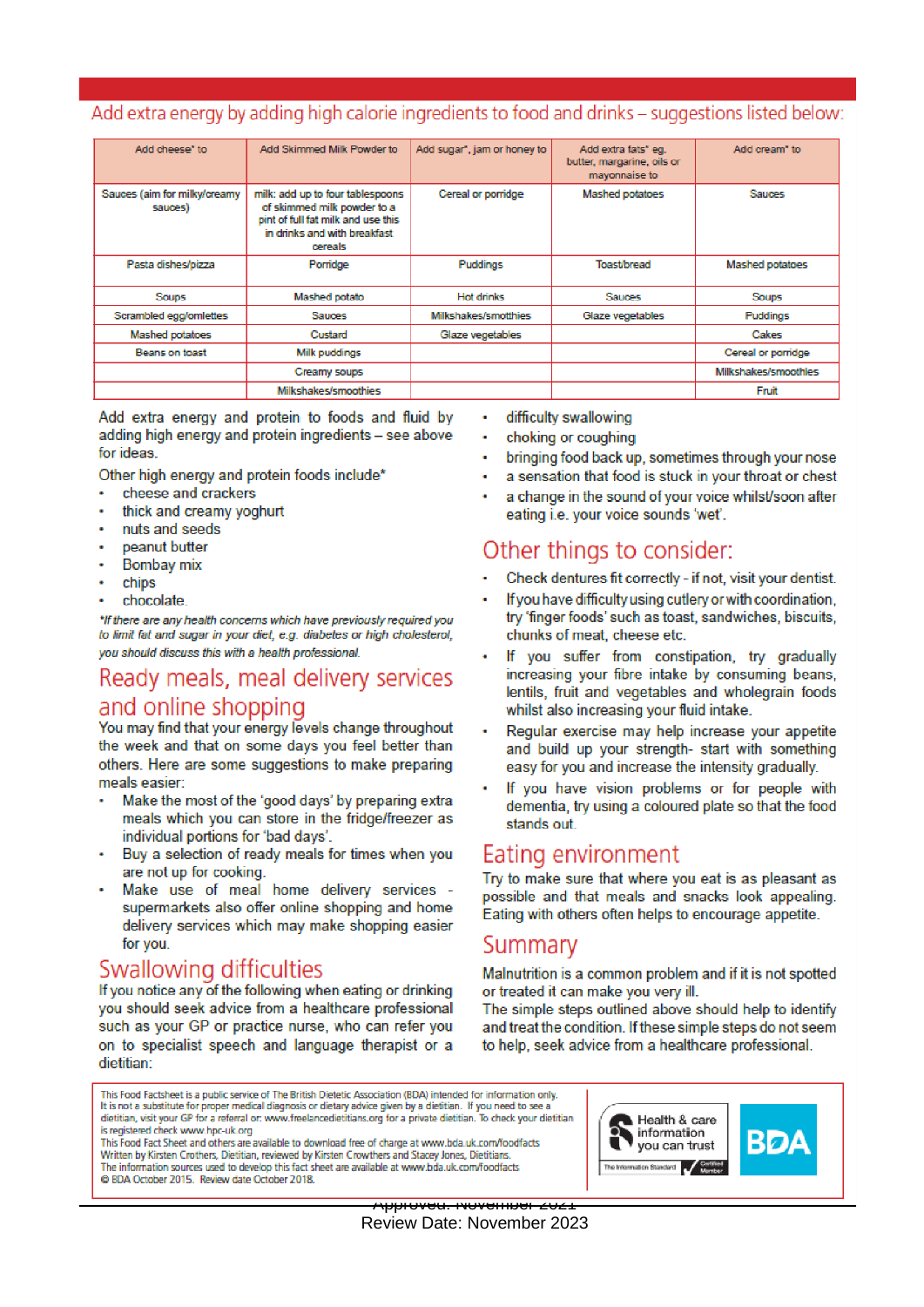# **RECIPES FOR FORTIFIED DRINKS AND FOODS**

# **Only full fat milk and thick and creamy yogurts should be used for those needing fortified foods.**

#### **Fortified milk – use 1 pint daily for drinks, cereals etc**

1 pint full fat milk 4 tablespoons milk powder (eg Marvel)

*Whisk together with a fork or whisk.* 400 kcals, 25.3g protein per pint

#### **Fortified milk shake/ hot chocolate /malted drink (1 portion)**

150mls full fat milk tablespoon milk powder tablespoons double cream tsps hot chocolate powder *or* malted drink powder *or* milk shake powder *or* milkshakesyrup

*Whisk together with a fork or whisk.* 374kcals, 9.5g protein per portion

#### **Fruit smoothie (1 portion)**

150mls orange or apple juice 1 mashed banana 3-4 tablespoons tinned peaches 2 tsps honey

*Blend with an electric blender.* 264kcals, 2.2g protein per portion

#### **Fortified instant dessert (4 portions)**

1 packet instant dessert 4 tablespoons milk powder 150mls (¼ pint) double cream 150mls (¼ pint) full cream milk

*Whisk together with a fork or whisk.* 400kcals. 10g protein per portion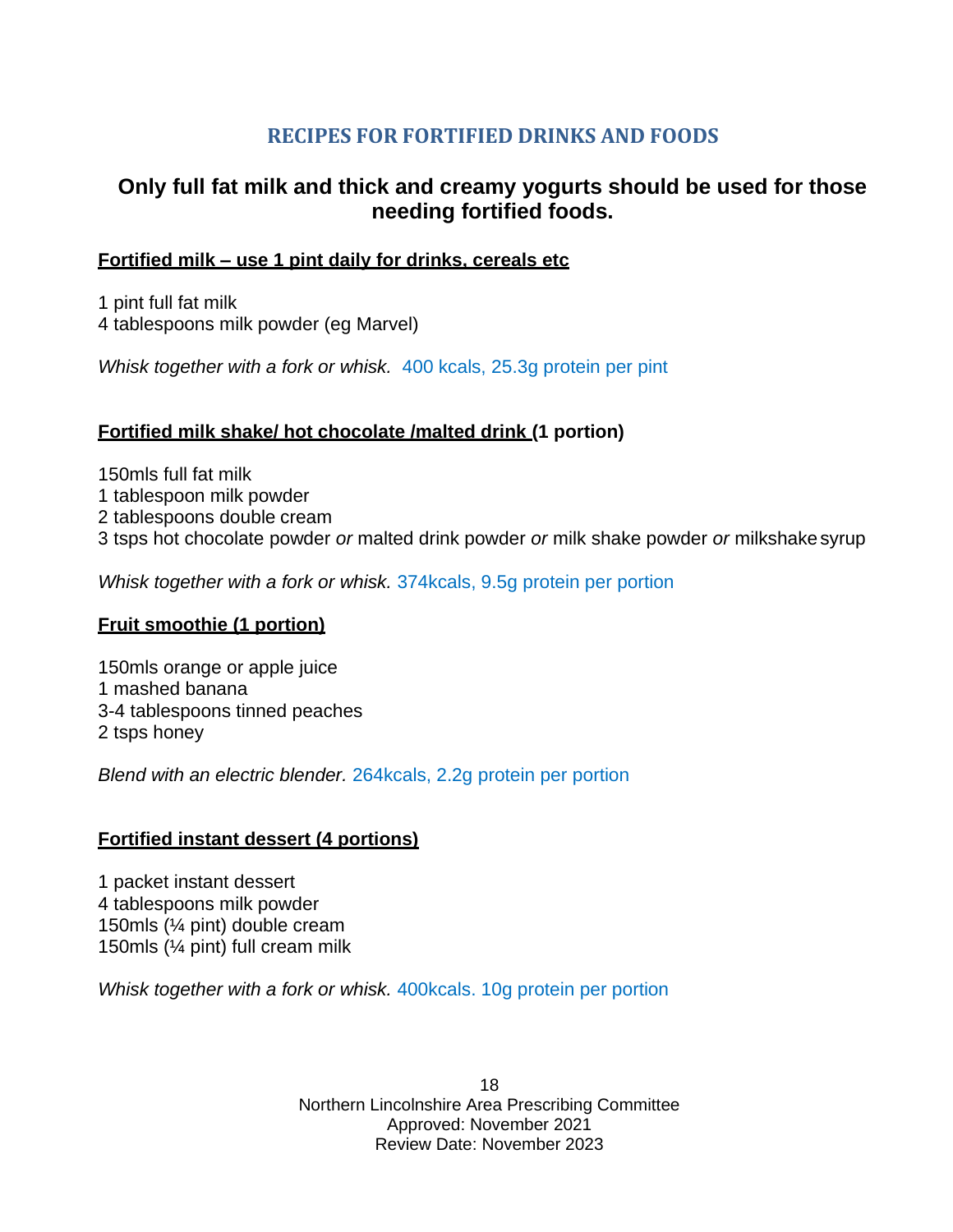



- 1 ladle porridge, custard, rice pudding, soup
- 1 tablespoon milk powder
- 2 tablespoons double cream (30mls)

*Whisk together with a fork.* Additional 180kcals, 3g protein per portion *Grated cheese could also be added to soups if liked –* 60kcals, 4g protein per tablespoon

#### **Fortified mashed potato**

I scoop mashed potato (already mashed in the kitchen with full fat milk, double cream and butter/margarine) Add - 2 tsps (10g) butter/margarine And 1 tablespoon grated cheese

*Mash together with a fork.* Additional 135kcals, 4g protein per scoop

#### **Vegetables**

Add an extra 2 tsps butter/margarine to vegetables on the plate. Additional 74kcals

#### **Fruit and jellies**

Add 2 tablespoons double cream, *or* fortified custard/rice pudding *or* ice cream *or* thick and creamy yogurt to fruit and jellies.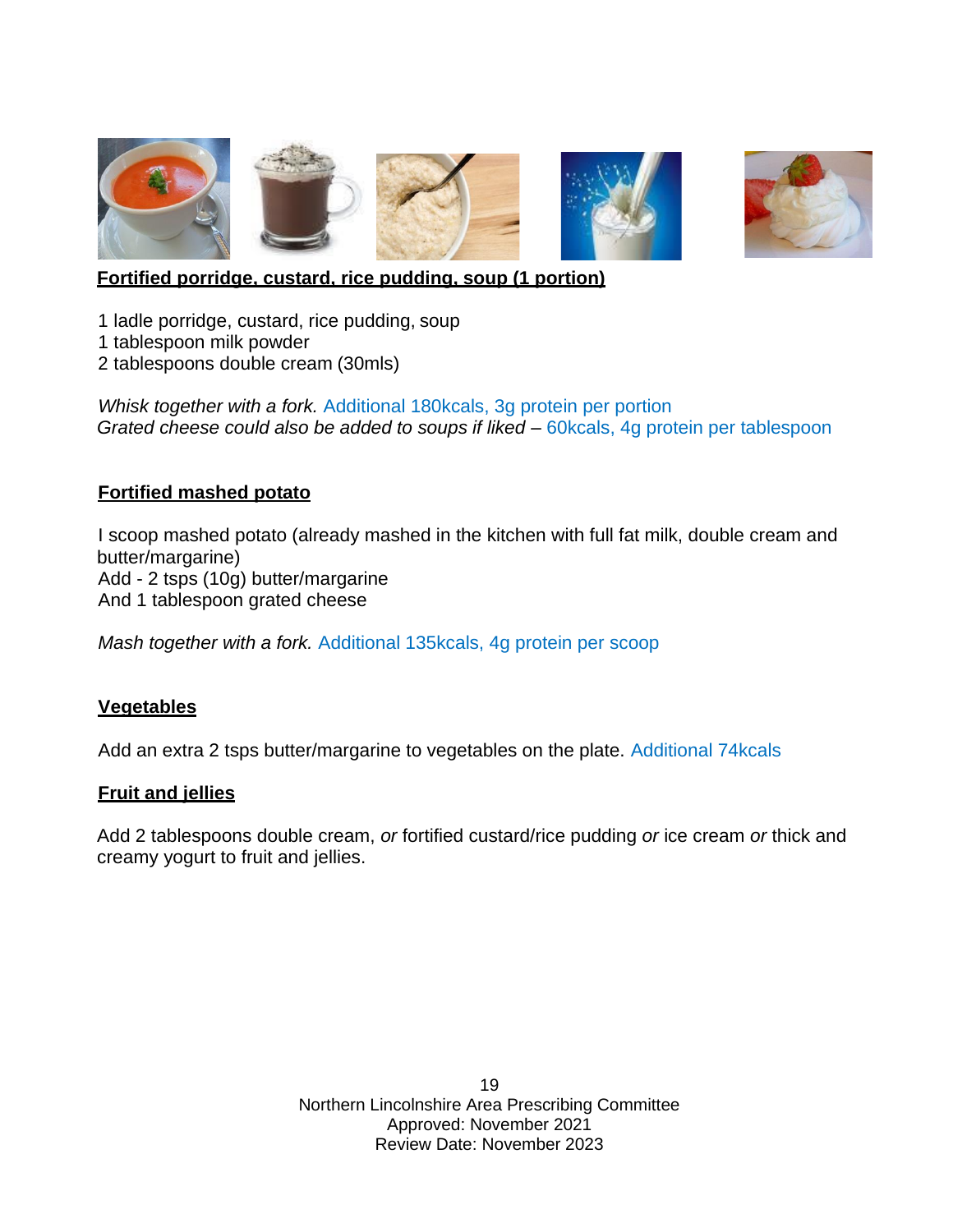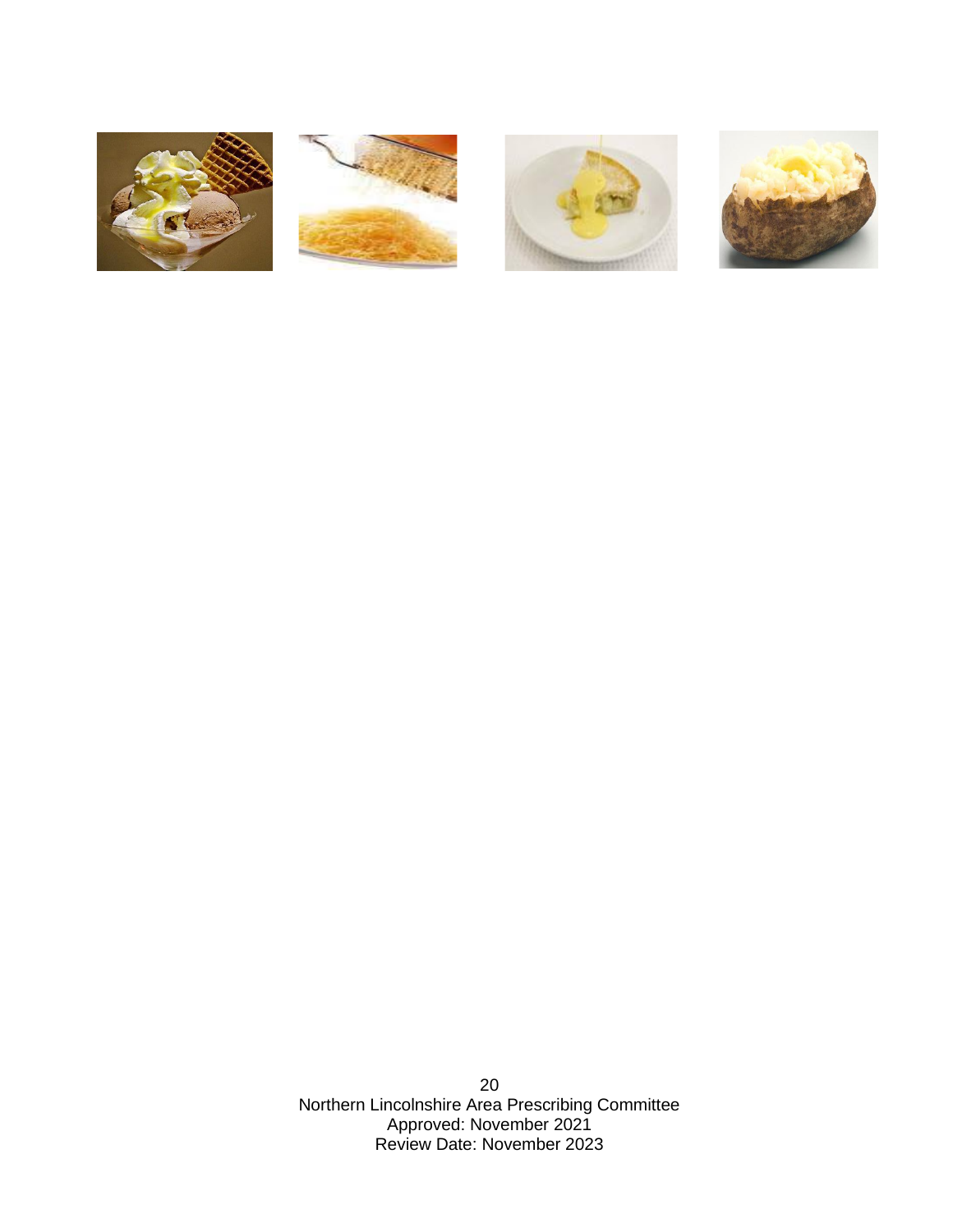# **Food Fortifying Care Plan**

| Date                  | Name |                                       |        |
|-----------------------|------|---------------------------------------|--------|
| Room number           |      | Food record charts required?          | Yes/No |
| Frequency of weighing |      | Frequency of repeating<br><b>MUST</b> |        |

This care plan should be used for patients who have medium and high MUST scores, i.e.1 or more. It aims to promote weight gain and achieve adequate oral intake.

# **Please follow the 3/2/1 advice below:**

Aim for **3** fortified meals a day i.e. breakfast, lunch, and evening meal. These meals should be fortified as follows:

- Add 30mls of double cream to porridge/puddings/soup
- Add 1 tablespoon of grated cheese to mash potatoes/casseroles/soup
- Add 10g/2 teaspoons of butter to potatoes and vegetables

Provide at least **2** high energy snacks a day

- 1-2 high calorie biscuits (60kcals +) e.g. chocolate covered biscuits, flapjack, shortbread
- Toast with butter and jam/peanut butter/chocolate spread/cheese/full fat cheese spread
- Scone or bun or teacake with butter and jam
- Sandwich with butter and meat/fish/cheese/peanut butter filling
- Cheese and crackers with butter
- Full fat yoghurt

Use **1** pint of fortified milk daily

- Add 4 heaped tablespoons of dried skimmed milk powder to 1 pint of whole (fullfat) milk stir well or whisk to dissolve. Use as follows:
	- ➢ On cereal
	- $\triangleright$  In tea/coffee
	- $\triangleright$  In milky drinks e.g. hot chocolate, malted drinks, milk coffee

#### **Doctor's name: Doctors signature: Contact tel no:**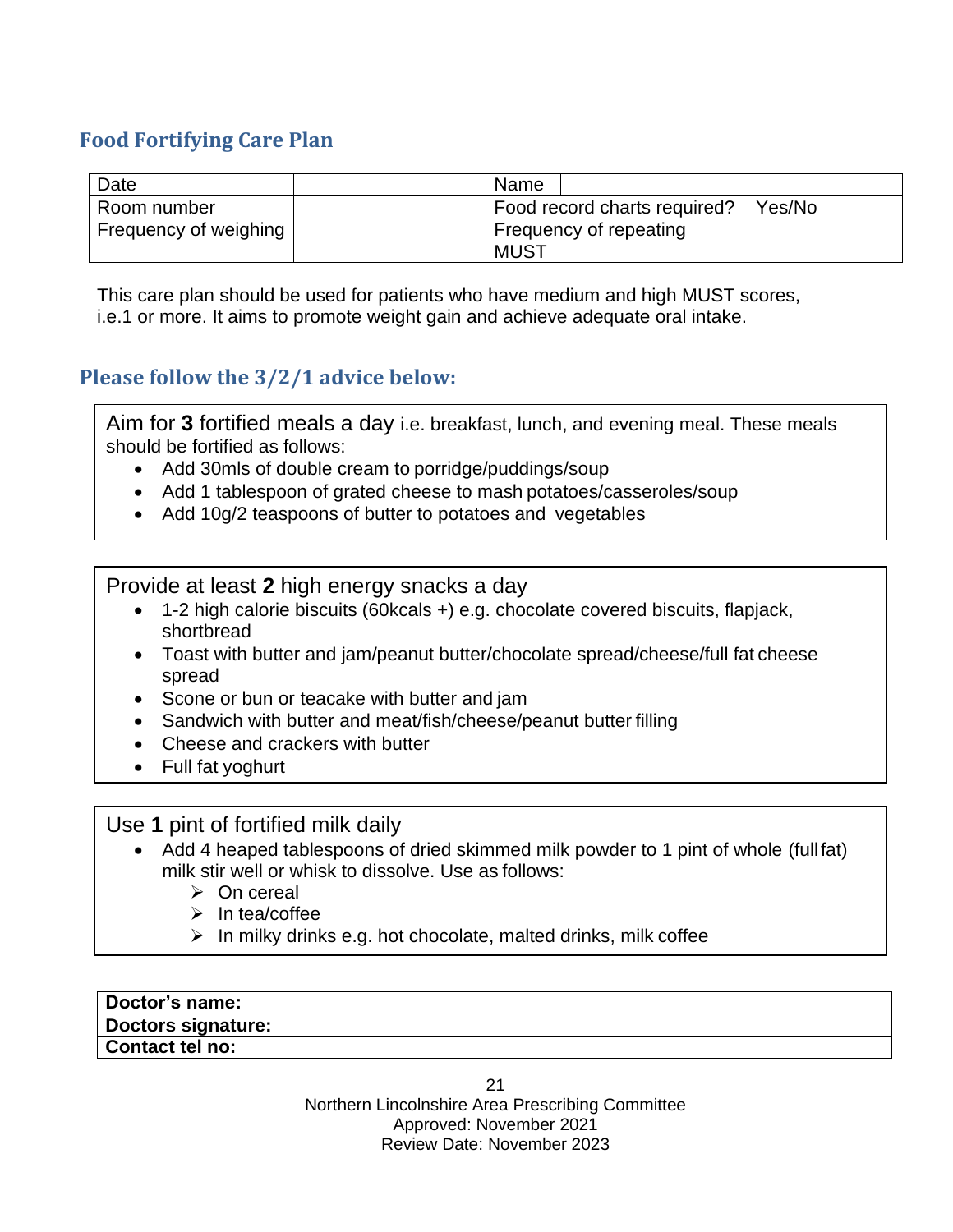# **Food Fortifying Care Plan for a Soft Diet**

| Date                  | Name        |                              |        |
|-----------------------|-------------|------------------------------|--------|
| Room number           |             | Food record charts required? | Yes/No |
| Frequency of weighing | <b>MUST</b> | Frequency of repeating       |        |

This care plan should be used for patients who have medium and high MUST scores, i.e.1 or more. It aims to promote weight gain and achieve adequate oral intake for those on a soft diet.

# **Please follow the 3/2/1 advice below:**

Aim for **3** fortified meals a day i.e. breakfast, lunch, and evening meal. These meals should be fortified as follows:

- Add 30mls of double cream to porridge/puddings/ soup
- Add 1 tablespoon of grated cheese to mash potatoes/casseroles/soup
- Add 10g/2 teaspoons of butter to potatoes and soft vegetables or a cheese sauce to soft vegetables/fish

Provide at least **2** high energy snacks a day eg.

- Full fat 'thick and creamy' yoghurt
- Milk jelly made with fortified milk
- Ice cream or mousse
- Soft pudding eg custard or rice pudding with jam or soft tinned fruit and double cream
- Fruit smoothie
- Cake softened with double cream
- Home made milk shake or prescribed supplement drink where this has been prescribed

Use **1** pint of fortified milk daily

- Add 4 heaped tablespoons of dried skimmed milk powder to 1 pint of whole (full fat) milk stir well or whisk to dissolve. Use as follows:
	- ➢ On cereal
	- $\triangleright$  In tea/coffee
	- $\triangleright$  In milky drinks e.g. hot chocolate, malted drinks, milk coffee

#### **Doctor's name:**

**Doctors signature:**

#### **Contact tel no:**